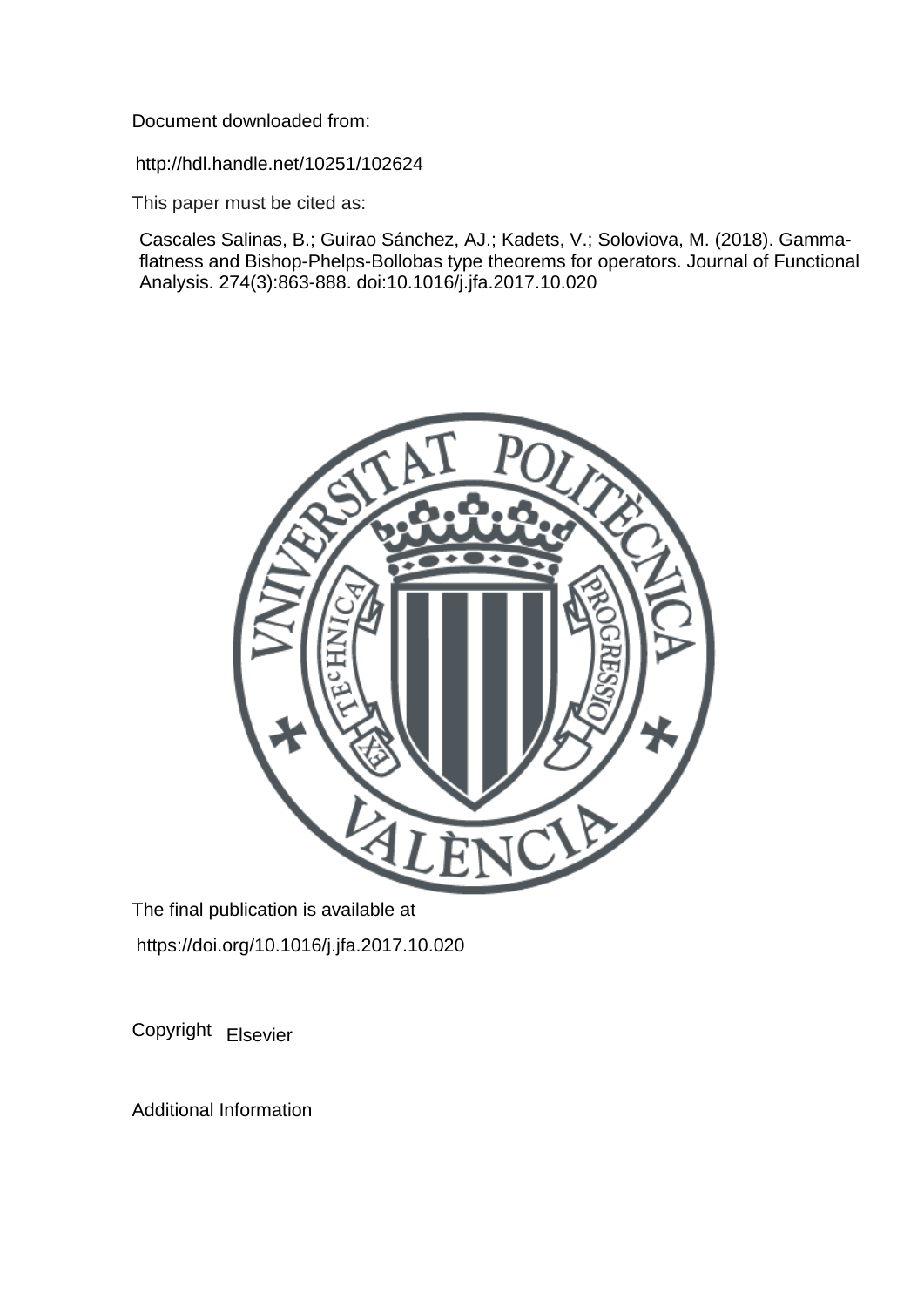# Γ-FLATNESS AND BISHOP-PHELPS-BOLLOBÁS TYPE THEOREMS FOR OPERATORS

#### BERNARDO CASCALES, ANTONIO J. GUIRAO, VLADIMIR KADETS, AND MARIIA SOLOVIOVA

ABSTRACT. The Bishop–Phelps–Bollobás property deals with simultaneous approximation of an operator  $T$  and a vector  $x$  at which  $T$  nearly attains its norm by an operator  $T_0$  and a vector  $x_0$ , respectively, such that  $T_0$  attains its norm at  $x_0$ . In this note we extend the already known results about the Bishop–Phelps–Bollobás property for Asplund operators to a wider class of Banach spaces and to a wider class of operators. Instead of proving a BPB-type theorem for each space separately we isolate two main notions: Γ-flat operators and Banach spaces with  $ACK_{\rho}$  structure. In particular, we prove a general BPB-type theorem for Γ-flat operators acting to a space with  $ACK_{\rho}$  structure and show that uniform algebras and spaces with the property  $\beta$  have  $ACK_{\rho}$  structure. We also study the stability of the  $ACK<sub>o</sub>$  structure under some natural Banach space theory operations. As a consequence, we discover many new examples of spaces  $Y$  such that the Bishop–Phelps–Bollobás property for Asplund operators is valid for all pairs of the form  $(X, Y)$ .

## 1. INTRODUCTION

In this paper  $X, Y$  are Banach spaces (real or complex),  $\mathbb K$  stands for the field of scalars  $\mathbb R$  or  $\mathbb C$ ,  $L(X, Y)$  is the space of all bounded linear operators  $T: X \to Y, L(X) = L(X, X), B_X$  and  $S_X$  denote the closed unit ball and the unit sphere of  $X$ , respectively and  $a\text{co}A$  stands for the absolute convex hull of the set A.

According to [\[1\]](#page-23-0), a pair  $(X, Y)$  has the *Bishop–Phelps–Bollobás property* (BPB property) for operators if for every  $\varepsilon > 0$  there exists  $\delta(\varepsilon) > 0$  such that for every operator  $T \in L(X, Y)$  of norm 1, if  $x_0 \in S_X$  is such that  $||T(x_0)|| > 1 - \delta(\varepsilon)$ , then there exist  $u_0 \in S_X$  and  $S \in S_{L(X,Y)}$  satisfying  $||S(u_0)|| = 1, ||x_0 - u_0|| < \varepsilon$ , and  $||T - S|| < \varepsilon$ .

If an analogous definition is valid for operators  $T$ ,  $S$  from a subspace  $\mathcal{I} \subset L(X, Y)$ , then we say that  $(X, Y)$  has the *Bishop–Phelps–Bollobás property for operators from* I.

With this terminology, the original Bishop–Phelps–Bollobás theorem  $[8]$  $[8]$ says that for every X, the pair  $(X, K)$  has the BPB property for operators.

*Date*: April 4th, 2017.

<sup>2010</sup> *Mathematics Subject Classification.* Primary: 46B20, 46E25 Secondary: 47B07, 47B48.

Key words and phrases. Bishop–Phelps–Bollobás, Asplund operators, norm attaining, uniform algebra.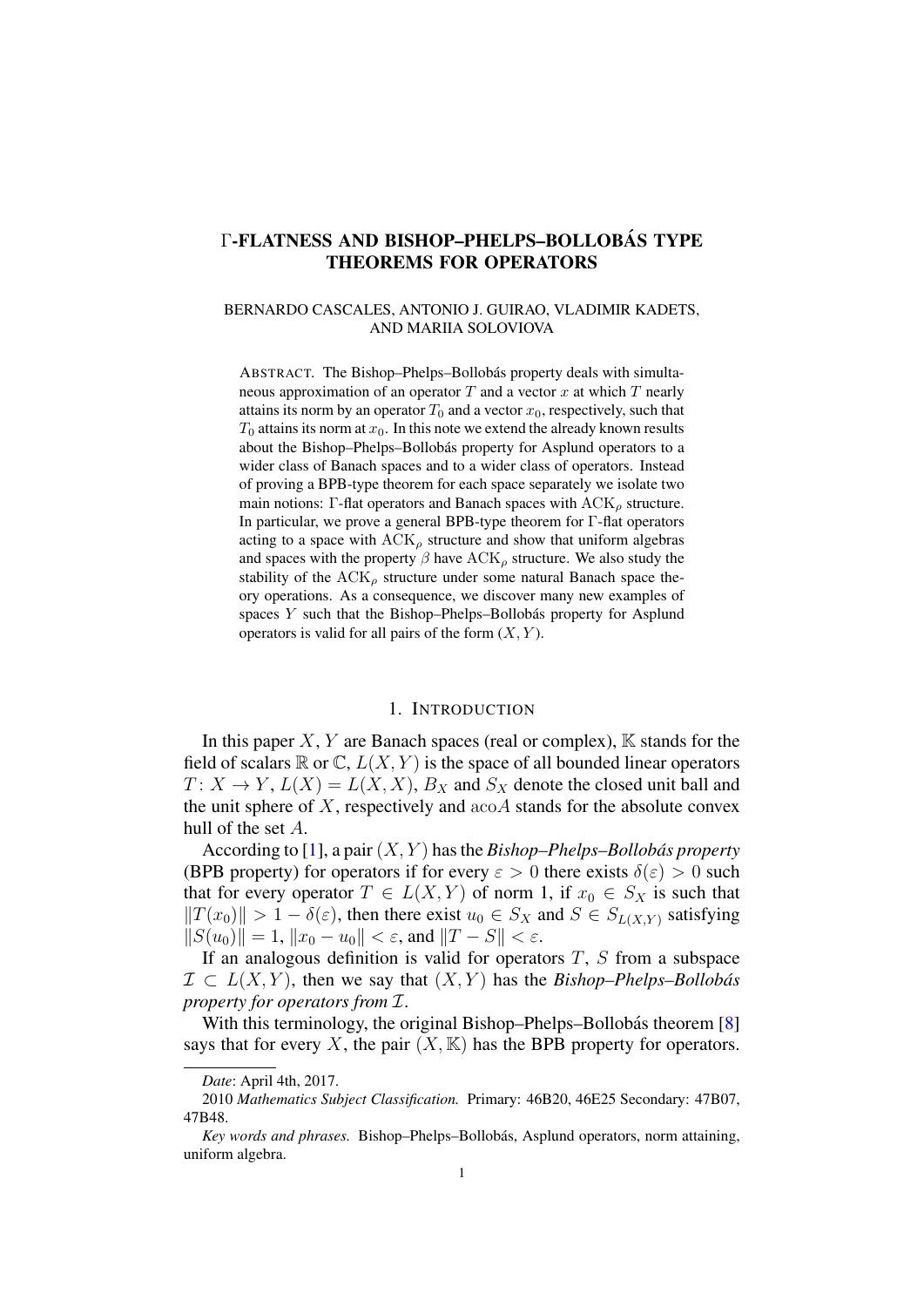Also, thanks to Acosta, Aron, García, and Maestre  $[1,$  Theorem 2.2], if Y has the Lindenstrauss' property  $\beta$  (Definition [4.8\)](#page-12-0), then for every Banach space X the pair  $(X, Y)$  has the Bishop–Phelps–Bollobás property for operators.

In 2011 Aron, Cascales, and Kozhushkina [\[4,](#page-23-2) Theorem 2.4] showed that for every X and every compact Hausdorff space K the pair  $(X, C(K))$  has the BPB property for Asplund operators (Definition [2.2\)](#page-3-0). In 2013 Cascales, Guirao and Kadets [\[9\]](#page-23-3) extended this result to uniform algebras  $A \subset C(K)$ . The exact statement of the last result is given below.

**Theorem 1.1** ([\[9,](#page-23-3) Theorem 3.6]). Let  $A \subset C(K)$  be a uniform algebra *and*  $T: X \rightarrow A$  *be an Asplund operator with*  $||T|| = 1$ *. Suppose that* and  $1: X \to \mathcal{A}$  be an Aspland operator with  $||1|| =$ <br> $0 < \varepsilon < \sqrt{2}$  and  $x_0 \in S_X$  are such that  $||Tx_0|| > 1 - \frac{\varepsilon^2}{2}$  $\frac{z^2}{2}$ . Then there exist  $u_0 \in S_X$  and an Asplund operator  $S \in S_{L(X,A)}$  satisfying that:

$$
||Su_0|| = 1, \quad ||x_0 - u_0|| \le \varepsilon \quad \text{and} \quad ||T - S|| < 2\varepsilon.
$$

In the same vein, Acosta, Becerra Guerrero, García, Kim, and Maestre [\[2\]](#page-23-4) generalized [\[4,](#page-23-2) Theorem 2.4] to some spaces of continuous vector-valued functions (see Theorem [4.13](#page-17-0) below).

The aim of this paper is to extend all these results to a wider class of Banach spaces and to a wider class of operators. The main difference of our approach is that instead of proving a Bishop–Phelps–Bollobás kind theorem for each space separately (and thus repeating essential parts of the proof many times), we introduce a new Banach space property (called  $ACK_{\rho}$ structure) which extracts all the useful technicalities for the BPB type of approximation. We prove a general Bishop–Phelps–Bollobás type theorem for Γ-flat operators (see Definition [2.8\)](#page-4-0) acting to a space with  $ACK_{\rho}$  structure and show that uniform algebras and spaces with the property  $\beta$  have  $ACK_{\rho}$  structure. After that, we study the stability of the  $ACK_{\rho}$  structure under some natural Banach space theory operations which as a consequence gives us a wide collection of examples of pairs  $(X, Y)$  possessing the BPB property for Asplund operators.

The structure of the paper is as follows. In section 2 we collect the necessary definitions (in particular that of Asplund operators and of Γ-flat operators) and prove an important Basic Lemma. In section 3 we introduce the central concept of  $ACK_{\rho}$  structure and prove a general BPB type theorem for this class of Banach spaces. Finally, in section 4 we perform the announced study of spaces with  $ACK_{\rho}$  structure which, on the one hand, gives a unified proof of several results from  $[1, 2, 4]$  $[1, 2, 4]$  $[1, 2, 4]$  $[1, 2, 4]$  $[1, 2, 4]$  and  $[9]$ , and on the other hand, leads to new BPB type theorems in concrete spaces.

For the non-defined notions used through this article, we refer to [\[12\]](#page-23-5).

## 2. Γ-FLAT OPERATORS AND THE BASIC LEMMA

Let  $(B, \tau)$  be a topological space,  $\rho$  be a metric on B (possibly, not related with  $\tau$ ). *B* is said to be *fragmented by*  $\rho$ , if for every non-empty subset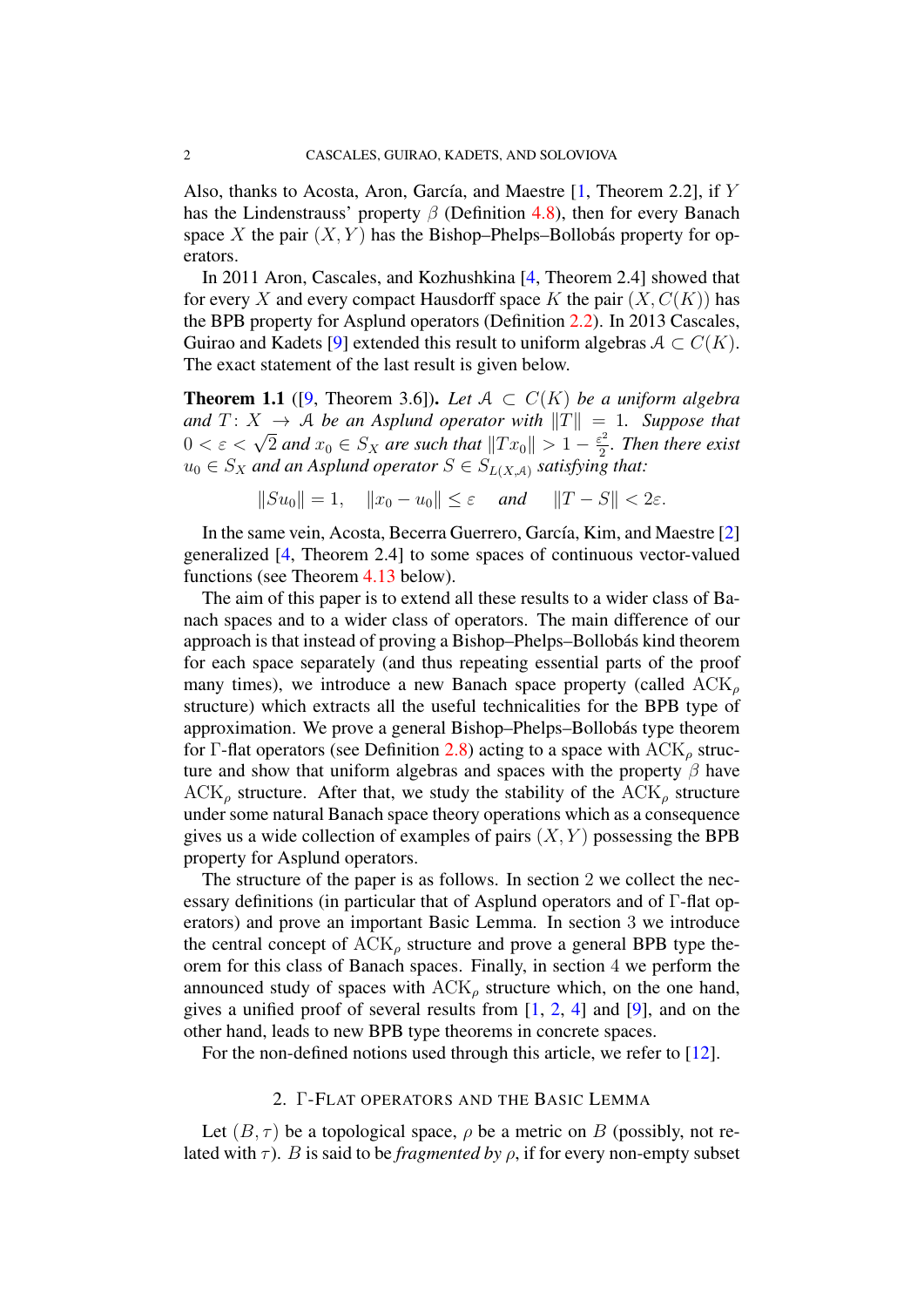$A \subset B$  and for every  $\varepsilon > 0$  there exists a  $\tau$ -open U such that  $U \cap A \neq \emptyset$ and  $\text{diam}(U \cap A) < \varepsilon$ . Some important examples of fragmented topological spaces come from Banach space theory. For instance, every weakly compact subset of a Banach space is fragmented by the norm (i.e., by the metric  $\rho(x, y) = ||x - y||$ , see [\[16\]](#page-24-0).

A Banach space X is called an *Asplund space* if, whenever f is a convex continuous function defined on an open subset  $U$  of  $X$ , the set of all points of U where f is Fréchet differentiable is a dense  $G_{\delta}$ -subset of U. This definition is due to Asplund [\[3\]](#page-23-6) under the name *strong differentiability space*. This concept has multiple characterizations via topology or measure theory, as in the following:

<span id="page-3-1"></span>Theorem 2.1 ([\[17,](#page-24-1) [21,](#page-24-2) [22\]](#page-24-3)). *Let* X *be a Banach space. Then the following conditions are equivalent:*

- (i) *X is an Asplund space;*
- (ii) every  $w^*$ -compact subset of  $(X, w^*)$  is fragmented by the norm;
- (iii) *each separable subspace of* X *has separable dual;*
- (iv) X<sup>∗</sup> *has the Radon-Nikodym property. ´*

According to the above, every reflexive space and every separable space whose dual is separable is an Asplund space. Classical example of Asplund spaces are  $L_p$  and  $\ell_p$  with  $1 < p < \infty$ , and also  $c_0$ ; examples of spaces that are not Asplund are  $C[0, 1]$ ,  $\ell_1$ ,  $\ell_{\infty}$ ,  $L_1[0, 1]$  and  $L_{\infty}[0, 1]$ , see for in-stance [\[11\]](#page-23-7).

<span id="page-3-0"></span>**Definition 2.2** ([\[23\]](#page-24-4)). An operator  $T \in L(X, Y)$  is said to be an *Asplund operator* if it factors through an Asplund space, i.e., there exist an Asplund Banach space Z and operators  $T_1 \in L(X, Z), T_2 \in L(Z, Y)$  such that  $T =$  $T_2 \circ T_1$ .

Compact and weakly compact operators are Asplund operators (every weakly compact operator factorizes through a reflexive space).

Theorem [2.1](#page-3-1) yields the following result:

<span id="page-3-2"></span>**Remark 2.3** ([\[23\]](#page-24-4)). If  $T$  is an Asplund operator, then its adjoint  $T^*$  sends *the unit ball of*  $Y^*$  *into a w\*-compact subset of*  $(X, w^*)$  *that is norm fragmented.*

Definition 2.4. Let Y be a Banach space. Y is said to have the *Bishop– Phelps–Bollobas property for Asplund operators ´* (A-BPBp for short) if for every  $\varepsilon > 0$  there exists  $\delta(\varepsilon) > 0$ , such that for every Banach space X and every Asplund operator  $T \in S_{L(X,Y)}$ , if  $x_0 \in S_X$  is such that  $||T(x_0)|| >$  $1 - \delta(\varepsilon)$ , then there exist  $u_0 \in S_X$  and  $S \in S_{L(X,Y)}$  satisfying

 $||S(u_0)|| = 1, ||x_0 - u_0|| < \varepsilon$  and  $||T - S|| < \varepsilon$ .

**Definition 2.5** ([\[13\]](#page-23-8)). Let A and B be topological spaces. A function  $f: A \rightarrow B$  is said to be *quasi-continuous*, if for every non-empty open subset  $U \subset A$ , every  $z \in U$  and every neighborhood V of  $f(z)$  there exists a non-empty open subset  $W \subset U$  such that  $f(W) \subset V$ .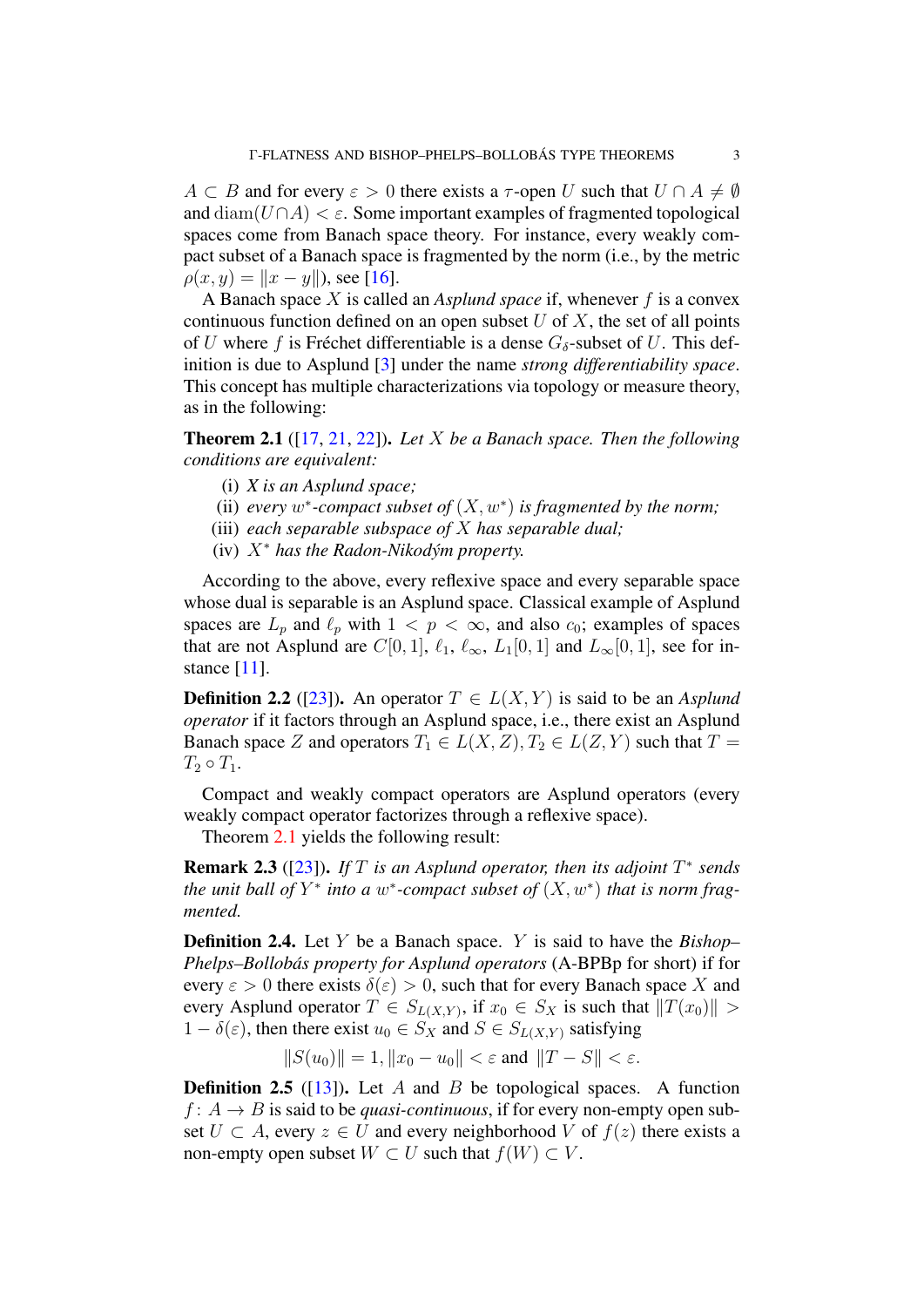Let us introduce some new terminology. Note that a similar concept of fragmentability of maps was introduced in [\[14\]](#page-24-5).

<span id="page-4-2"></span>**Definition 2.6.** Let A be a topological space and  $(M, d)$  be a metric space. A function  $f: A \rightarrow M$  is said to be *openly fragmented*, if for every nonempty open subset  $U \subset A$  and every  $\varepsilon > 0$  there exists a non-empty open subset  $V \subset U$  with  $d$ -diam $(f(V)) < \varepsilon$ .

Every continuous or quasi-continuous function  $f: A \rightarrow M$  is openly fragmented. In particular, if  $A$  is a discrete topological space then every  $f: A \rightarrow M$  is openly fragmented. For every metric space M, every leftcontinuous  $f: [0, 1] \rightarrow M$  and every right-continuous function  $f: [0, 1] \rightarrow M$ M are openly fragmented. Every  $f: A \to M$  with a dense set of continuity points is openly fragmented. Every separately continuous function of two variables  $f : [0, 1] \times [0, 1] \rightarrow M$  is quasi-continuous [\[6\]](#page-23-9) and, consequently, openly fragmented. Some other easy but useful examples are given in the following theorem:

<span id="page-4-1"></span>Theorem 2.7. *Let* A, B *be topological spaces,* ρ *be a metric on* B *(possibly, not related with the original topology), and*  $f: A \rightarrow B$  *be a function.* 

- (i) *If* B *is fragmented by* ρ*, and* f *is continuous in the original topologies, then*  $f: A \rightarrow (B, \rho)$  *is openly fragmented.*
- (ii) *If* A *is fragmented by some metric*  $\rho_1$  *and*  $f : (A, \rho_1) \rightarrow (B, \rho)$  *is uniformly continuous, then*  $f: A \rightarrow (B, \rho)$  *is openly fragmented.*

*Let, moreover,*  $(B, \|\cdot\|)$  *be a Banach space. Then* 

- (iii) *If*  $f, g: A \rightarrow (B, \|\cdot\|)$  *are openly fragmented then*  $f + g: A \rightarrow$  $(B, \|\cdot\|)$  *is openly fragmented.*
- (iv) *If*  $f: A \rightarrow (B, \|\cdot\|)$  *and*  $g: A \rightarrow \mathbb{K}$  *are openly fragmented then*  $gf: A \rightarrow (B, \|\cdot\|)$  *is openly fragmented.*

*Proof.* (i) For a given non-empty open subset  $U \subset A$  consider  $f(U) \subset B$ . By ρ-fragmentability of B, for every  $\varepsilon > 0$  there exits an open subset W of B with  $f(U) \cap W \neq \emptyset$  and  $\text{diam}(f(U) \cap W) < \varepsilon$ . By continuity of f the set  $f^{-1}(W)$  is open and  $V := f^{-1}(W) \cap U$  will be the non-empty open subset  $V \subset U$  we need.

The statements (ii), (iii) and (iv) are routine.  $\Box$ 

<span id="page-4-0"></span>**Definition 2.8.** Let X, Y be Banach spaces and  $\Gamma \subset Y^*$ . An operator  $T \in L(X, Y)$  is said to be  $\Gamma$ -*flat*, if  $T^*|_{\Gamma} : (\Gamma, w^*) \to (X^*, ||\cdot||_{X^*})$  is openly fragmented. In other words, for every w\*-open subset  $U \subset Y^*$  with  $U \cap \Gamma \neq \emptyset$  $\emptyset$  and every  $\varepsilon > 0$  there exists a w<sup>\*</sup>-open subset  $V \subset U$  with  $V \cap \Gamma \neq \emptyset$ such that  $\text{diam}(T^*(V \cap \Gamma)) < \varepsilon$ . The set of all  $\Gamma$ -flat operators in  $L(X, Y)$ will be denoted by  $\mathrm{Fl}_{\Gamma}(X, Y)$ .

Statements (iii) and (iv) of the previous theorem imply that  $Fl<sub>\Gamma</sub>(X, Y)$  is a linear subspace of  $L(X, Y)$ . Let us list some examples of  $\Gamma$ -flat operators.

**Example A.** *Every Asplund operator*  $T \in L(X, Y)$  *is*  $\Gamma$ -*flat for every*  $\Gamma \subset$ B<sup>Y</sup> <sup>∗</sup> *. This follows from Remark [2.3](#page-3-2) and Theorem [2.7,](#page-4-1) (i).*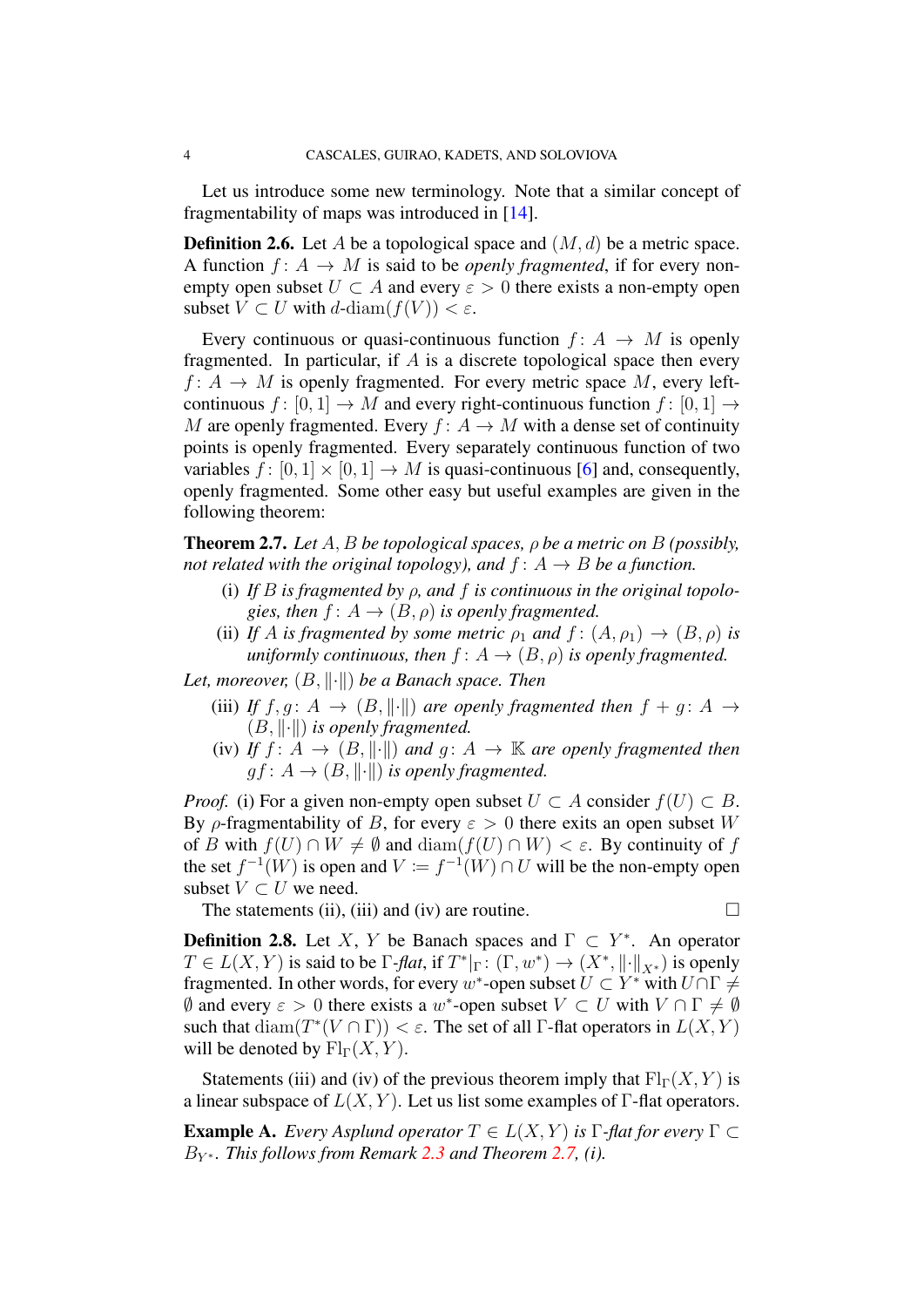**Example B.** If  $(\Gamma, w^*) \subset Y^*$  is norm fragmented, then every bounded op*erator in* L(X, Y ) *is* Γ*-flat (Theorem [2.7,](#page-4-1) (ii)). In particular, we have the next concrete example.*

<span id="page-5-4"></span>**Example C.** *If*  $(\Gamma, w^*) \subset Y^*$  *is discrete, then every operator*  $T \in L(X, Y)$ *is* Γ*-flat.*

The notion of Γ-flatness generalizes the property of Asplund operators that allowed to prove [\[4,](#page-23-2) Lemma 2.3]. The immediate generalization of that lemma is the following result:

<span id="page-5-1"></span>**Lemma 2.9** (Basic Lemma). *Let* X, Y *be Banach spaces*,  $\Gamma \subset B_{Y^*}$  *be a* 1*-norming set,*  $T \in Fl_{\Gamma}(X, Y)$  *be a*  $\Gamma$ *-flat operator with*  $||T|| = 1$ ,  $0 < \varepsilon < 2/3$ , and  $x_0 \in S_X$  be such that  $||Tx_0|| > 1 - \varepsilon$ . Then for every  $r > 0$  and for every  $k \in \left[\frac{\varepsilon}{2(1 - \varepsilon)}\right]$  $\frac{\varepsilon}{2(1-\varepsilon)}$ , 1) there exist:

- (i) *a*  $w^*$ -open set  $U_r \subset Y^*$  with  $U_r \cap \Gamma \neq \emptyset$ , and
- (ii) *points*  $x_r^* \in S_{X^*}$  *and*  $u_r \in S_X$  *with*  $|x_r^*(u_r)| = 1$  *such that*

<span id="page-5-3"></span>
$$
||x_0 - u_r|| \leq \frac{\varepsilon}{k} \quad \text{and} \quad ||T^*z^* - x_r^*|| \leq r + 2k \quad \text{for every } z^* \in U_r \cap \Gamma. \tag{2.1}
$$

The proof of this fact is a modification of that of [\[4,](#page-23-2) Lemma 2.3]. First, we use the following fact:

<span id="page-5-0"></span>**Proposition 2.10** ([\[19,](#page-24-6) Corollary 2.2]). Let X be a real Banach space,  $z^* \in$  $S_{X^*}, z \in S_X$ ,  $\eta > 0$  and  $z^*(z) \geq 1 - \eta$ . Then for every  $k \in (0,1)$  there  $\text{exist } y^* \in S_{X^*} \text{ and } u \in S_X \text{ such that}$ 

$$
y^*(u) = 1,
$$
  $||z - u|| \le \frac{\eta}{k},$   $||z^* - y^*|| \le 2k.$ 

In the next proposition, we relax the condition  $z^* \in S_X$  allowing  $||z^*||$  to be smaller than 1. Note that  $x^*$  plays the role of  $z^*$ .

<span id="page-5-2"></span>**Proposition 2.11.** *Let* X *be a Banach space,*  $\varepsilon \in (0, 2/3)$ *,*  $x \in S_X, x^* \in$  $B_{X^*}$  and  $|x^*(x)| \geq 1 - \varepsilon$ . Then, for every  $k \in \left[\frac{\varepsilon}{2(1 - \varepsilon)}\right]$  $\frac{\varepsilon}{2(1-\varepsilon)}$ , 1) *there exist*  $y^* \in$  $S_{X^*}$  *and*  $u \in S_X$  *such that* 

$$
|y^*(u)| = 1,
$$
  $||x - u|| \le \frac{\varepsilon}{k},$   $||x^* - y^*|| \le 2k.$ 

*Proof.* Without loss of generality we can assume that  $x^*(x) \geq 1 - \varepsilon$ . Then  $||x^*|| \ge 1 - \varepsilon$ . Set  $z^* := x^* / ||x^*||$ ,  $z := x$ . Then  $z^*(z) \ge 1 - \eta$  for  $\eta = 1 - (1 - \varepsilon) \|x^*\|^{-1} \in [0, \varepsilon]$ . If  $\eta = 0$ , then  $z^*(z) = 1$ , so we can take  $y^* = z^*$  and  $u = x$ , which satisfy the inequalities we want. So we may assume that  $0 < \eta \leq \varepsilon$ . Set  $k_0 := \frac{k\eta}{\varepsilon}$  $\frac{\epsilon \eta}{\epsilon} \in (0, 1)$ . So, according to Proposition [2.10,](#page-5-0) there exist  $y^* \in S_{X^*}$  and  $u \in S_X$  such that

$$
y^*(u) = 1,
$$
  $||z - u|| \le \frac{\eta}{k_0},$   $||z^* - y^*|| \le 2k_0.$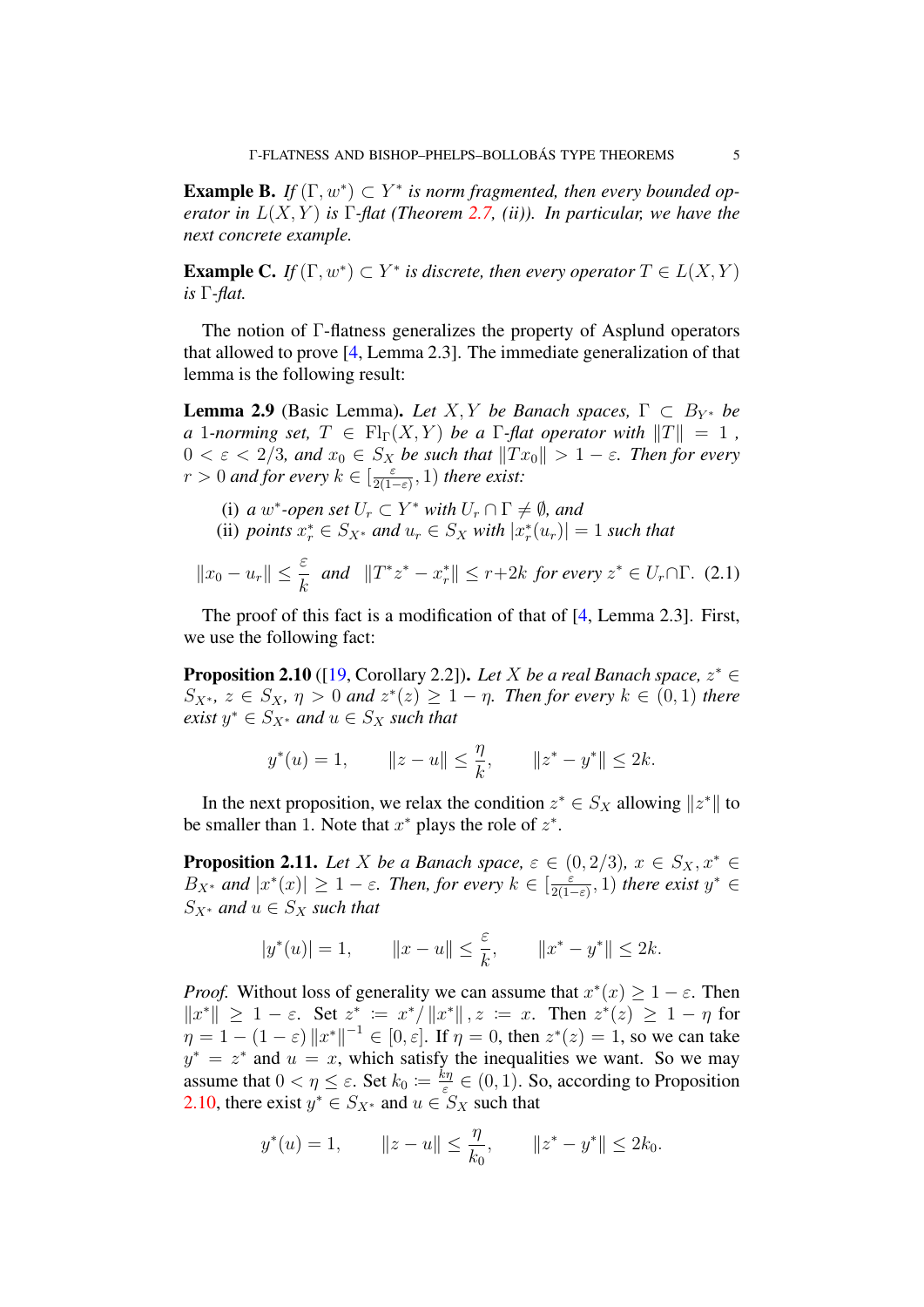Therefore,  $||x - u|| \leq \eta/k_0 = \varepsilon/k$ . Also, we have

$$
||x^* - y^*|| \le ||x^* - z^*|| + ||z^* - y^*|| \le ||x^* - \frac{x^*}{||x^*||} + 2k_0
$$
  
= 1 - ||x^\*|| + 2k\_0 = 1 - ||x^\*|| +  $\frac{2k}{\varepsilon}$  $\left(1 - \frac{1 - \varepsilon}{||x^*||}\right)$ .

Observe that the function  $\psi(t) = 1 - t + \frac{2k}{s}$  $\frac{2k}{\varepsilon}(1-\frac{1-\varepsilon}{t})$  $\frac{-\varepsilon}{t}$ ) is increasing when  $t \in$  $\sqrt{ }$  $0, \sqrt{\frac{2k(1-\varepsilon)}{\varepsilon}}$ ε ). . So, if  $k \geq \frac{\varepsilon}{2(1-\varepsilon)}$  $\frac{\varepsilon}{2(1-\varepsilon)}$ , we have  $\psi(\Vert x^* \Vert) \leq \psi(1) = 2k$ . In this case, we get our conclusion.

*Proof of Lemma* [2.9.](#page-5-1) Use that  $\Gamma \subset B_{Y^*}$  is 1-norming and pick  $y_0^* \in \Gamma$  such that

$$
|T^*(y_0^*)(x_0)| = |y_0^*(Tx_0)| > 1 - \varepsilon.
$$

Set  $U := \{y^* \in Y^* : |T^*y^*(x_0)| > 1 - \varepsilon\}$ . We have that  $y_0^* \in U \cap \Gamma \subset B_{Y^*}$ . Since U is w\*-open in Y\* and  $U \cap \Gamma \neq \emptyset$ , according to Definition [2.8,](#page-4-0) for every  $r > 0$  there exists a w<sup>\*</sup>-open subset  $U_r \subset U$  with  $U_r \cap \Gamma \neq \emptyset$  such that diam $(T^*(U_r \cap \Gamma)) < r$ .

Fix some  $y_1^* \in U_r \cap \Gamma$  and set  $x_1^* = T^*y_1^*$ . Then,  $1 \ge ||x_1^*|| \ge |x_1^*(x_0)| >$  $1 - \varepsilon$  which, by applying Proposition [2.11](#page-5-2) to any  $\frac{\varepsilon}{2(1-\varepsilon)} \leq k < 1$ , gives  $x_r^* \in S_{X^*}$  and  $u_r \in S_X$  with  $|x_r^*(u_r)| = 1$  and such that

$$
||x_0 - u_r|| \leq \frac{\varepsilon}{k}
$$
 and  $||x_1^* - x_r^*|| \leq 2k$ .

Finally, let  $z^* \in U_r \cap \Gamma$  be arbitrary. Then,

$$
||T^*z^* - x_r^*|| \le ||T^*z^* - x_1^*|| + ||x_1^* - x_r^*|| \le r + 2k,
$$

which finishes the proof.  $\Box$ 

#### 3. THE ACK STRUCTURE

In the definition below we extract the structural properties of  $C(K)$  and its uniform subalgebras that were essential in the proof of [\[9,](#page-23-3) Th. 3.6]. The name "ACK structure" comes from the words "Asplund" and " $C(K)$ ".

<span id="page-6-0"></span>**Definition 3.1.** Let X be a Banach space and  $\mathcal{O}$  be a non-emtpy subset of  $L(X)$ . We will say that X has O-ACK structure with parameter  $\rho$ , for some  $\rho \in [0, 1]$  ( $X \in \mathcal{O}$ -ACK<sub>o</sub>, for short) whenever there exists a 1-norming set  $\Gamma \subset B_{X^*}$  such that for every  $\varepsilon > 0$  and every non-empty relatively w<sup>\*</sup>-open subset  $U \subset \Gamma$  there exist a non-empty subset  $V \subset U$ , vectors  $x_1^* \in V$ ,  $e \in S_X$  and an operator  $F \in \mathcal{O}$  with the following properties:

- (I)  $||Fe|| = ||F|| = 1;$
- (II)  $x_1^*(Fe) = 1;$
- (III)  $F^*x_1^* = x_1^*$ ;
- (IV) denoting  $V_1 = \{x^* \in \Gamma : ||F^*x^*|| + (1-\varepsilon) ||(I_{X^*} F^*)(x^*)|| \le 1\},\$ then  $|x^*(Fe)| \le \rho$  for every  $x^* \in \Gamma \setminus V_1$ ;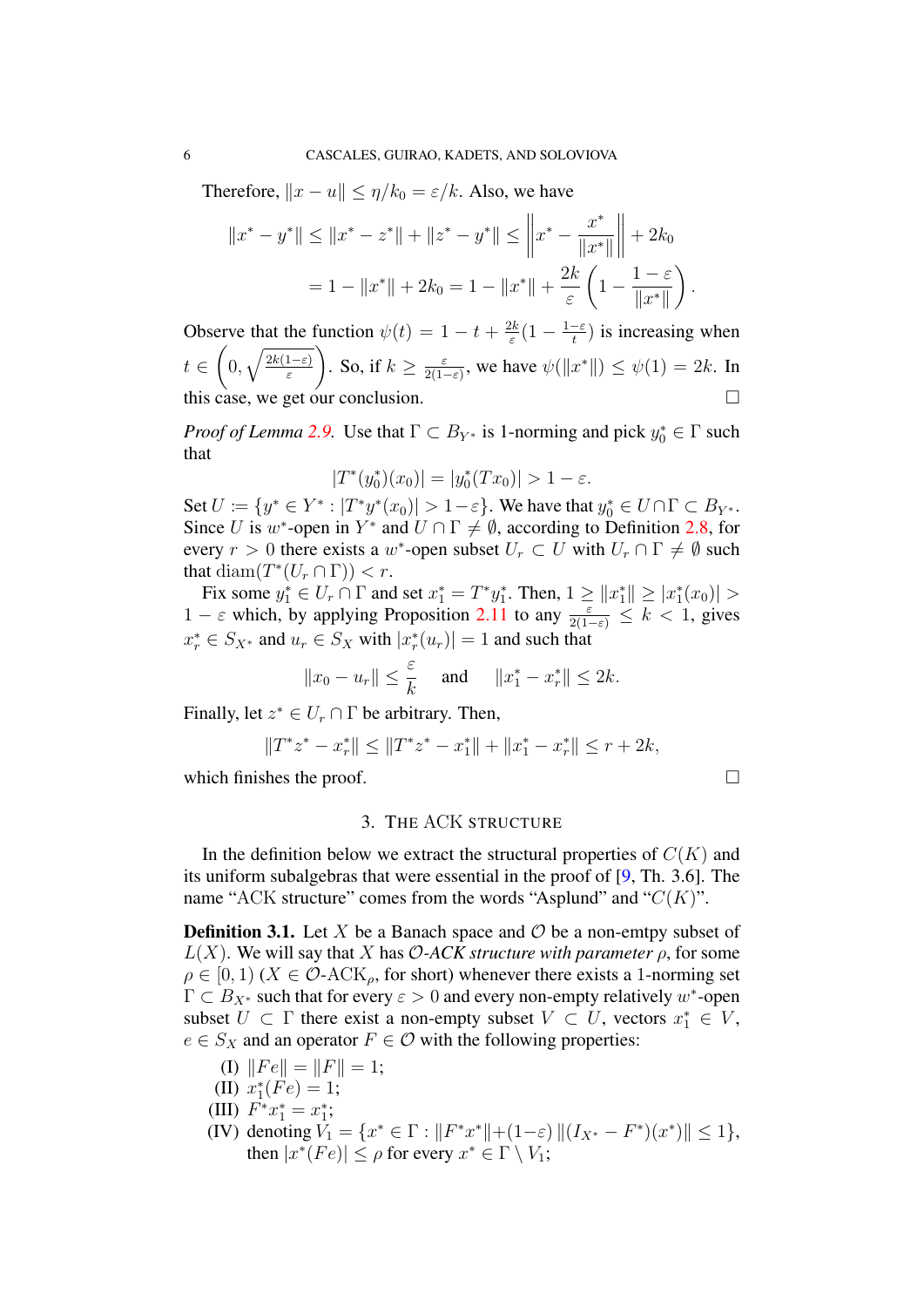- (V) dist( $F^*x^*$ , aco $\{0, V\}$ )  $\lt \varepsilon$  for every  $x^* \in \Gamma$  (recall, that aco abbreviates the absolute convex hull); and
- (VI)  $|v^*(e) 1| \leq \varepsilon$  for every  $v^* \in V$ .

The Banach space X is said to have *simple*  $O$ -ACK *structure* ( $X \in O$ -ACK) if  $V_1 = \Gamma$ . In other words, for  $X \in \mathcal{O}$ -ACK the above definition holds true in a stronger form: the property (IV) is substituted by

(IV)'  $||F^*x^*|| + (1 - \varepsilon) ||(I_{X^*} - F^*)(x^*)|| \le 1$  for every  $x^* \in \Gamma$ ,

which makes the original (IV) unnecessary, because now it would speak about the empty set  $\Gamma \setminus V_1$ . In case of  $\mathcal{O} = L(X)$ , we will simply say  $ACK<sub>o</sub>$  (and simple  $ACK$ ) structure.

Remark 3.2. *If* X *belongs to the class* ACKρ*, then* X *also belongs to* ACK<sub> $\sigma$ </sub> for every  $\sigma \in [\rho, 1)$ *. Moreover,* ACK  $\subset$  ACK<sub> $\rho$ </sub> for every  $\rho \in [0, 1)$ *.* 

**Definition 3.3.** A linear subspace  $\mathcal{I} \subset L(X, Y)$  is said to be a  $\Gamma$ -flat ideal, if all elements of  $\mathcal I$  are  $\Gamma$ -flat operators,  $\mathcal I$  contains all operators of finite rank, and for every  $T \in \mathcal{I}$  and every  $F \in L(Y)$  their composition  $F \circ T$ belongs to  $\mathcal{I}$ .

Observe that the subspace of Asplund operators in  $L(X, Y)$  is an example of Γ-flat ideal. The theorem below motivates the above definition.

<span id="page-7-0"></span>**Theorem 3.4.** Let X be a Banach space,  $Y \in ACK_{\rho}$ ,  $\Gamma \subset Y^*$  be the *corresponding* 1*-norming set from Defintion* [3.1](#page-6-0) *and*  $T \in L(X, Y)$  *be a* Γ*flat operator with*  $||T|| = 1$ *. Let*  $0 < \varepsilon \leq 1/2$  *and let*  $x_0 \in S_X$  *be such that*  $||Tx_0|| > 1 - \varepsilon$ . Then there exist  $u_0 \in S_X$  and an operator  $S \in S_{L(X,Y)}$ *with*  $||Su_0|| = 1$  *such that* 

$$
\max\left\{\|x_0 - u_0\| \, , \|T - S\|\right\} < \sqrt{2\varepsilon} \left(1 + \frac{2}{1 - \rho + \sqrt{2\varepsilon}}\right).
$$

*Moreover, if*  $Y \in ACK$  *then the estimate can be improved to*  $^{\prime}$ 

$$
\max\{\|x_0 - u_0\|, \|T - S\|\} < \sqrt{2\varepsilon}.
$$

*Additionally,* S *can be chosen from* I *whenever* T *belongs to a* Γ*-flat ideal I*. In particular, every  $Y \in \text{ACK}_p(ACK)$  has the A-BPBp.

Before proving the theorem, we need a preliminary result.

<span id="page-7-1"></span>**Lemma 3.5.** *Under the conditions of Theorem [3.4](#page-7-0) above, for every*  $k \in$  $(\varepsilon/(2(1-\varepsilon)), 1)$  *and for every* 

$$
\nu > 2k\left(1 + \frac{2}{1 - \rho + 2k}\right),\,
$$

*there exist*  $u_0 \in S_X$  and  $S \in S_{L(X,Y)}$  satisfying  $||Su_0|| = 1$ ,  $||x_0 - u_0|| \leq \frac{\varepsilon}{k}$ *and*  $||T - S|| < v$ . In the case of  $Y \in ACK$  the same is true for every  $\nu > 2k$ .

*If, moreover,* T *belongs to a* Γ*-flat ideal* I*, then* S *can be chosen from* I *as well.*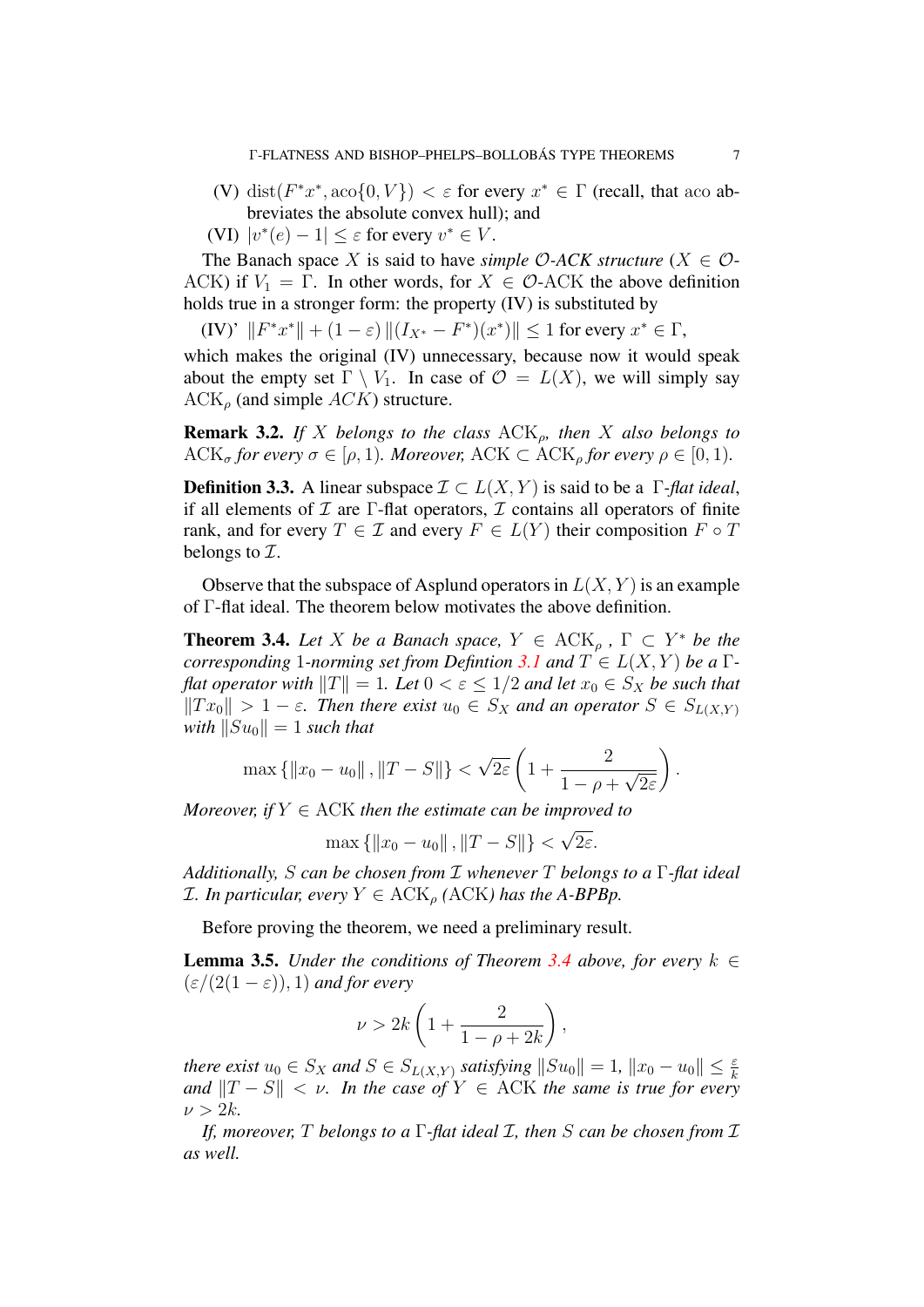*Proof.* First, consider the more involved case of  $Y \in \text{ACK}_\rho$ . Fix  $r > 0$  and  $0 < \varepsilon' < 2/3$ . Now, we can apply Lemma [2.9](#page-5-1) with Y,  $\Gamma$ , r and  $\varepsilon > 0$ . We produce a  $w^*$ -open set  $U_r \subset Y^*$  with  $U_r \cap \Gamma \neq \emptyset$ , and points  $x_r^* \in S_{X^*}$  and  $u_r \in S_X$  with  $|x_r^*(u_r)| = 1$  such that  $(2.1)$  holds true.

Since  $U_r \cap \Gamma \neq \emptyset$ , we can apply Definition [3.1](#page-6-0) to  $U = U_r \cap \Gamma$  and  $\varepsilon'$ and obtain a non-empty  $V \subset U$ ,  $y_1^* \in V$ ,  $e \in S_Y$ ,  $F \in L(Y)$  and  $V_1 \subset \Gamma$ which satisfy properties (I) – (VI). In particular, for every  $z^* \in V \subset U_r \cap \Gamma$ according to  $(2.1)$  we have

<span id="page-8-0"></span>
$$
||T^*z^* - x_r^*|| \le r + 2k. \tag{3.1}
$$

Define now the linear operator  $S: X \to Y$  by the formula

<span id="page-8-3"></span>
$$
S(x) := x_r^*(x) F e + (1 - \tilde{\varepsilon})(I_Y - F) Tx,
$$
 (3.2)

where the value of  $\tilde{\varepsilon} \in [\varepsilon', 1]$  will be specified below in such a way that  $||S|| < 1$ . In order to do this bearing in mind the fact that  $\Gamma$  is 1-norming  $||S|| \leq 1$ . In order to do this, bearing in mind the fact that  $\Gamma$  is 1-norming, we can write

$$
||S|| = ||S^*|| = \sup \{ ||S^*y^*|| : y^* \in \Gamma \}.
$$

So our first goal is to estimate

$$
||S^*y^*|| = ||y^*(Fe)x^* + (1 - \tilde{\varepsilon})T^*(I_{Y^*} - F^*)(y^*)|| \qquad (3.3)
$$

from above for all  $y^* \in \Gamma$ . For  $y^* \in V_1$ , the sought estimate  $||S^*y^*|| \leq 1$ follows immediately from the definition of  $V_1$  (see property (IV)). So, it remains to consider the case  $y^* \in \Gamma \setminus V_1$ . Thanks to (V), for every  $y^* \in \Gamma$ , there exists an element  $v^* = \sum_{k=1}^n \lambda_k v_k^*$  with

<span id="page-8-2"></span><span id="page-8-1"></span>
$$
\|F^*y^* - v^*\| < \varepsilon' \tag{3.4}
$$

such that  $\{v_k^*\}_{k=1}^n \subset V$ , and  $\sum_{k=1}^n |\lambda_k| \leq 1$ . According to [\(3.1\)](#page-8-0) we have  $||T^*v_k^* - x_r^*|| \leq r + 2k$ , consequently

$$
||v^*(e)x_r^* - T^*v^*|| \le \sum_{k=1}^n |\lambda_k| ||v_k^*(e)x_r^* - T^*v_k^*||
$$
  

$$
\le \varepsilon' + \sum_{k=1}^n |\lambda_k| ||x_r^* - T^*v_k^*|| \le \varepsilon' + r + 2k. \quad (3.5)
$$

Now, for every  $y^* \in \Gamma \setminus V_1$ 

$$
||S^*y^*|| \leq \tilde{\varepsilon}|y^*(Fe)| + (1 - \tilde{\varepsilon})||y^*(Fe)x_r^* + T^*y^* - T^*F^*y^*||
$$
  
\n
$$
\leq \tilde{\varepsilon}\rho + (1 - \tilde{\varepsilon})||T^*y^*|| + (1 - \tilde{\varepsilon})||(F^*y^*)(e)x_r^* - T^*F^*y^*||
$$
  
\n
$$
\leq \tilde{\varepsilon}\rho + (1 - \tilde{\varepsilon}) + 2\varepsilon'(1 - \tilde{\varepsilon}) + (1 - \tilde{\varepsilon})||v^*(e)x_r^* - T^*v^*||
$$
  
\n
$$
\leq \tilde{\varepsilon}\rho + (1 - \tilde{\varepsilon}) + 2\varepsilon'(1 - \tilde{\varepsilon}) + (1 - \tilde{\varepsilon})(\varepsilon' + r + 2k)
$$
  
\n
$$
\leq \tilde{\varepsilon}\rho + (1 - \tilde{\varepsilon})(1 + 3\varepsilon' + r + 2k).
$$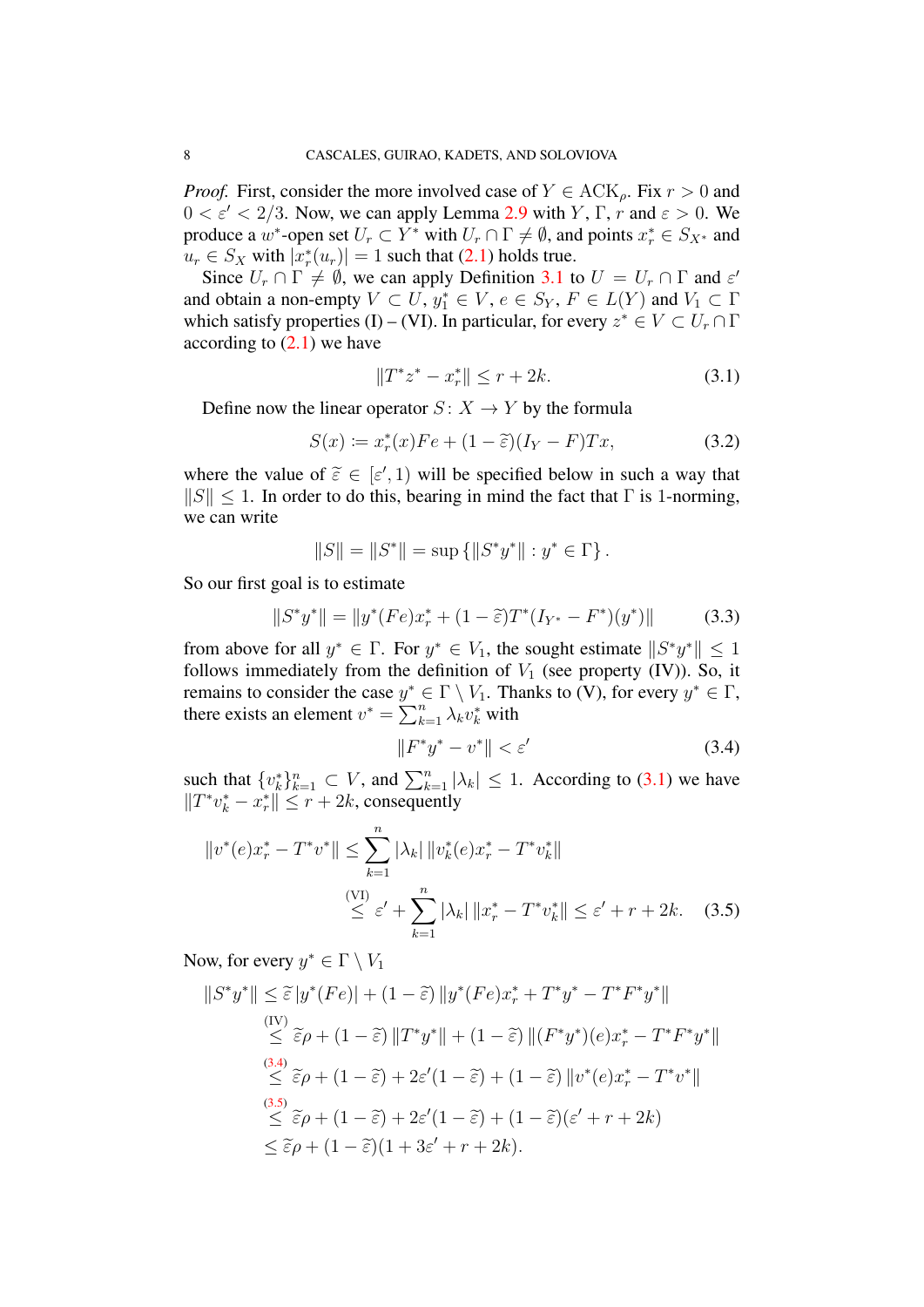This means, that if we choose  $\tilde{\varepsilon} = (3\varepsilon' + r + 2k)/(1 - \rho + 3\varepsilon' + r + 2k)$ , then we have  $||S|| \leq 1$ . In this case,

$$
1 = |x_r^*(u_r)| \stackrel{\text{(II)}}{=} |y_1^*(x_r^*(u_r)Fe)|,
$$

and by using de definition of  $S$  and keeping in mind that (III) implies  $y_1^*(FTu_r) = F^*y_1^*(Tu_r) = y_1^*(Tu_r)$ , we deduce that

$$
|y_1^*(x_r^*(u_r)Fe)| = |y_1^*(S(u_r))| \leq ||S(u_r)|| \leq 1.
$$

Therefore,  $||S|| = 1$  and S attains the norm at the point  $u_0 \coloneqq u_r \in S_X$ for which by [\(2.1\)](#page-5-3) we already had that  $||u_0 - x_0|| \leq \frac{\varepsilon}{k}$ .

Now, let us estimate

<span id="page-9-0"></span>
$$
||S - T|| = ||S^* - T^*|| = \sup_{y^* \in \Gamma} ||S^*y^* - T^*y^*||
$$
  
\n
$$
\leq \sup_{y^* \in \Gamma} ||y^*(Fe)x^*_r - T^*F^*y^*|| + 2\tilde{\varepsilon}.
$$
 (3.6)

For every  $y^* \in \Gamma$  we can proceed the same way as before. Namely,

$$
||(F^*y^*)(e)x_r^* - T^*F^*y^*|| \overset{(3.4)}{\leq} 2\varepsilon' + ||v^*(e)x_r^* - T^*v^*||
$$
  

$$
\overset{(3.5)}{\leq} 3\varepsilon' + r + 2k.
$$

Combining this with the inequalities [\(3.6\)](#page-9-0) and the value of  $\tilde{\varepsilon}$  we conclude that

<span id="page-9-1"></span>
$$
||T - S|| \le 3\varepsilon' + r + 2k + 2\frac{3\varepsilon' + r + 2k}{1 - \rho + 3\varepsilon' + r + 2k}.
$$
 (3.7)

Since  $r > 0$  and  $0 < \varepsilon' < 2/3$  are arbitrary, for suitable values we will have the desired estimate  $||T - S|| < \nu$ .

To finish the proof in the case of  $Y \in ACK$ <sub>o</sub> we observe that if T belongs to a Γ-flat ideal  $\mathcal I$  then  $S \in \mathcal I$ .

Now the simpler case of  $Y \in ACK$ . In this case  $||S^*y^*|| \le 1$  for all  $y^* \in \Gamma$  thanks to (IV)'. So,  $||S|| \le 1$  for all values of  $\tilde{\varepsilon} \in [\varepsilon', 1)$  and we can<br>simply take  $\tilde{\varepsilon} = \varepsilon'$ . With such a choice of  $\tilde{\varepsilon}$  the estimate (3.7) changes to simply take  $\tilde{\varepsilon} = \varepsilon'$ . With such a choice of  $\tilde{\varepsilon}$  the estimate [\(3.7\)](#page-9-1) changes to  $||T - S|| < 5\varepsilon' + r + 2k$  which again for small values of x and  $\varepsilon'$  gives us  $||T - S|| \le 5\varepsilon' + r + 2k$ , which again for small values of r and  $\varepsilon'$  gives us  $||T - S|| < v$  for the *v* which corresponds to this case.

*Proof of Theorem* [3.4.](#page-7-0) First, select  $\varepsilon_0 \in (0, \varepsilon)$  in such a way that the inequality  $||Tx_0|| > 1 - \varepsilon_0$  is still valid. Now we apply Lemma [3.5](#page-7-1) with  $\varepsilon_0$  instead of  $\varepsilon$  and substitute  $k = \sqrt{\varepsilon_0/2}$ . In the case of  $Y \in \text{ACK}_{\rho}$  we take  $\nu \in \left(\sqrt{2\varepsilon_0}\left(1 + \frac{2}{1-\rho+\sqrt{2\varepsilon_0}}\right)\right)$  $\big)$ , √  $\overline{2\varepsilon}\left(1+\frac{2}{1-\rho+\sqrt{2\varepsilon}}\right)$ , and in the case of  $Y \in \text{ACK}$  we take  $\nu \in (\sqrt{2\varepsilon_0},$  $\sqrt{2\varepsilon_0}, \sqrt{2\varepsilon}$ ).

Remark 3.6. *The statements of Lemma [3.5](#page-7-1) and Theorem [3.4](#page-7-0) remain correct if in the definition of*  $ACK_{\rho}$  *and*  $ACK$  *the property (IV) is substituted by the following weaker one, in which*  $V_1$  *is larger than in the original definition:* 

 $Denote V_1 = \{y^* \in \Gamma : |y^*(Fe)| + (1 - \varepsilon') ||(I_{Y^*} - F^*)(y^*)|| \le 1\}.$  Then  $|v^*(Fe)| \leq \rho$  for every  $v^* \in \Gamma \setminus V_1$ .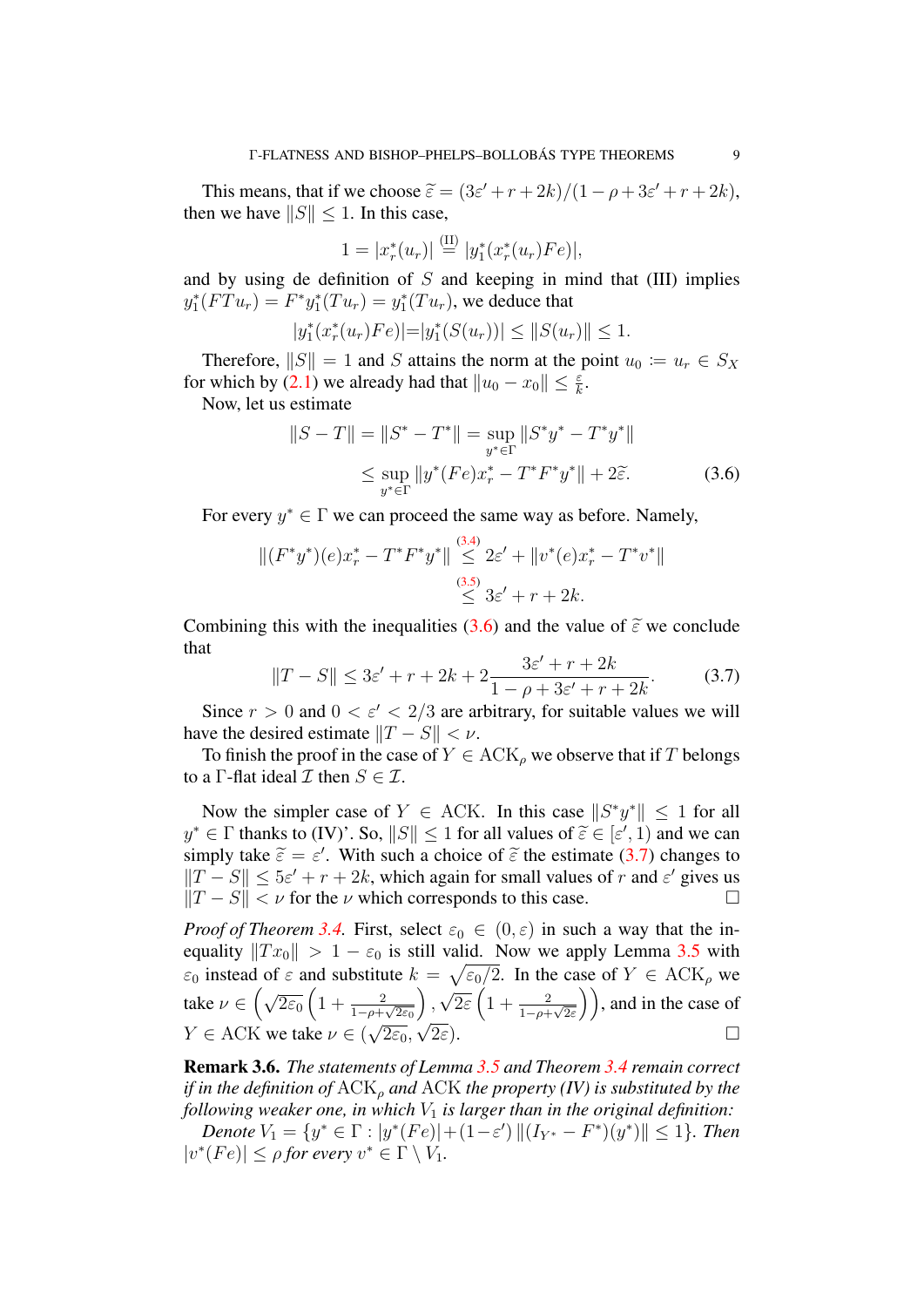*Also, a look at the proof of Lemma [2.9](#page-5-1) shows that the condition of* T *being*  $\Gamma$ -flat can be weaken in the following way: for every  $y \in B_Y$  and *every*  $\delta > 0$  *if the*  $w^*$ -*slice*  $S(\Gamma, x, \delta) := \{y^* \in \Gamma : \text{Re } y^*(y) > 1 - \delta\}$  *is not empty, then for every*  $ε > 0$  *there exists a non-empty relatively*  $w^*$ -open *subset*  $V \subset S(\Gamma, x, \delta)$  *such that*  $\text{diam}(T^*(V)) < \varepsilon$ *.* 

*There are two reasons why we have selected the more restrictive variants. Firstly, with the restrictive definition of (IV) we are able to prove a nice stability result (Theorem [4.12](#page-14-0) below), and secondly, all the examples with "relaxed" versions of (IV) and of* Γ*-flatness that we have in hand, satisfy the restrictive variant of (IV) and of* Γ*-flatness.*

# 4. BANACH SPACES WITH ACK STRUCTURE

The aim of this section is presenting those *natural* examples of Banach spaces having ACK structure as well as showing the stability of the ACK structure under some operations, such us  $\ell_{\infty}$ -sums or injective tensor products.

First of all, let us introduce the first natural class of Banach spaces with ACK structure. As commented above, Definition [3.1,](#page-6-0) comes from an analysis of the proofs in [\[9\]](#page-23-3). We shall show next that, indeed, every uniform algebra  $A$  has simple ACK structure. The key tool is Lemma  $4.2$ , that was proved in [\[9,](#page-23-3) Lemma 2.5 and Lemma 2.7], and is about the existence of peak functions  $f \in S_A$  whose range is contained in the Stolz's region

$$
\mathrm{St}_{\varepsilon} = \{ z \in \mathbb{C} : |z| + (1 - \varepsilon)|1 - z| \le 1 \}.
$$

For a topological space  $(T, \tau)$ , we denote by  $C_b(T)$  the space of bounded continuous functions  $f: T \to \mathbb{K}$  equipped with the sup-norm.

<span id="page-10-1"></span>**Definition 4.1.** Let  $(T, \tau)$  be a topological space. A subalgebra  $A \subset C_b(T)$ is said to be an ACK-*subalgebra*, if for every non-empty open set  $W \subset T$ and  $0 < \varepsilon < 1$ , there exist  $f \in \mathcal{A}$  and  $t_0 \in W$  such that  $f(t_0) = ||f||_{\infty} = 1$ ,  $|f(t)| < \varepsilon$  for every  $t \in T \setminus W$  and  $f(T) \subset \text{St}_{\varepsilon}$ .

<span id="page-10-0"></span>**Lemma 4.2.** Let  $A \subset C(K)$  be a uniform algebra. Then there exists a *topological space* Γ<sub>A</sub> *such that* A *is isometric to an* ACK-*subalgebra of*  $C_b(\Gamma_A)$ *. In the case of K being the space of multiplicative functionals on* A *the corresponding*  $\Gamma_A$  *can be selected as a topological subspace of* K.

We will use the following elementary property of  $St_{\epsilon}$ .

<span id="page-10-2"></span>**Lemma 4.3.** If z belongs to the Stolz region  $\text{St}_{\varepsilon}$ , then  $z^n \in \text{St}_{\varepsilon}$ .

*Proof.* For every  $z \in \text{St}_{\varepsilon}$  it holds

$$
|z^{n}| + (1 - \varepsilon)|1 - z^{n}| = |z^{n}| + (1 - \varepsilon)|1 - z||1 + z + \dots + z^{n-1}|
$$
  
\n
$$
\leq |z|^{n} + (1 - |z|)|1 + z + \dots + z^{n-1}|
$$
  
\n
$$
\leq |z|^{n} + (1 - |z|)(1 + |z| + \dots + |z|^{n-1})
$$
  
\n
$$
= |z|^{n} + (1 - |z|^{n}) = 1,
$$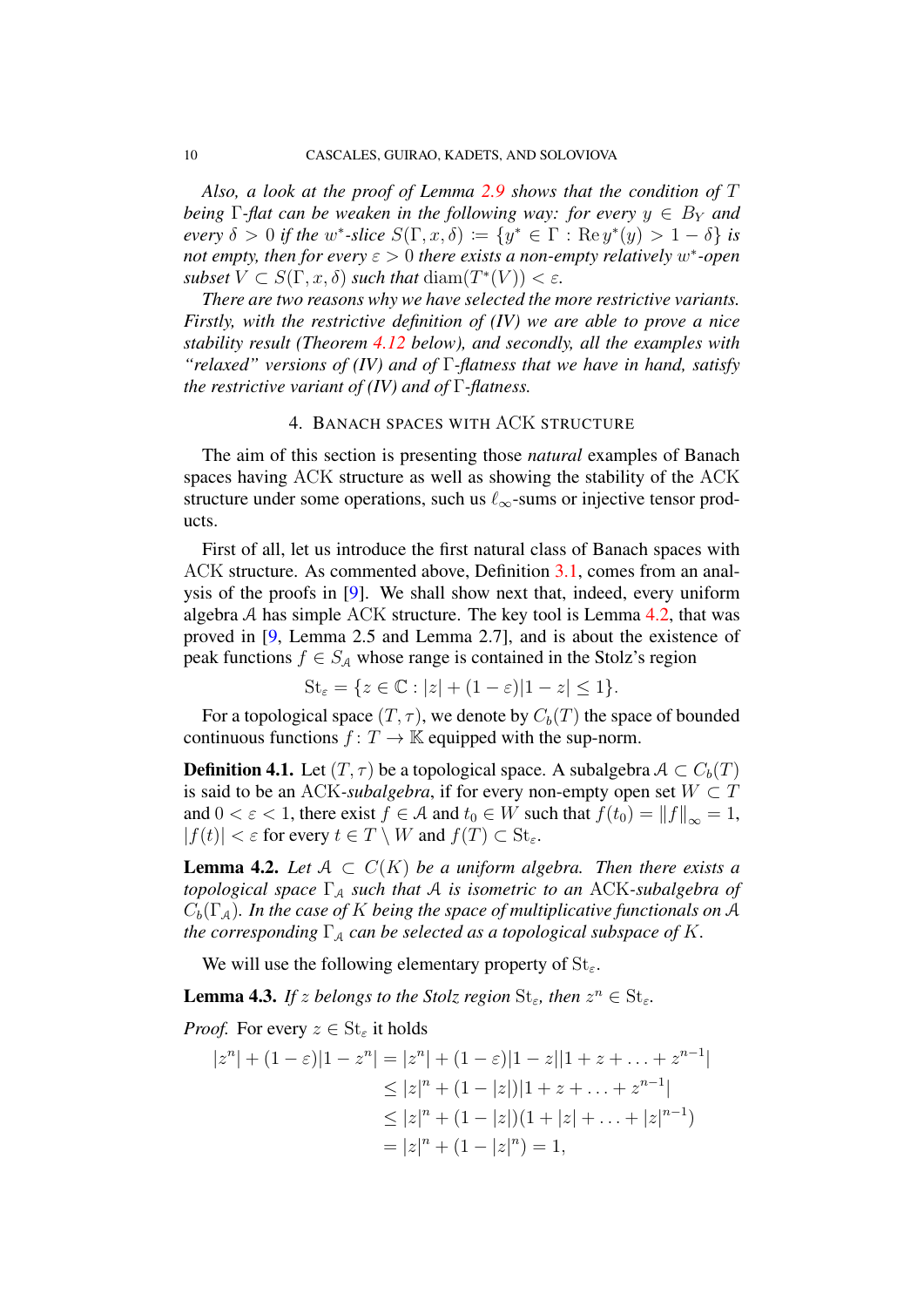which finishes the proof.  $\Box$ 

The following simple lemma gives an essential property that turns uniform algebras into Banach spaces with simple ACK structure.

<span id="page-11-0"></span>**Lemma 4.4.** Let  $A \subset C_b(\Gamma_A)$  be an ACK-subalgebra. Then, for every *non-empty open set*  $W \subset \Gamma_A$  *and*  $0 < \varepsilon < 1$ *, there exist a non-emtpy subset*  $W_0 \subset W$ , functions  $f, e \in A$ , and  $t_0 \in W_0$  such that  $f(t_0) = ||f|| = 1$ ,  $e(t_0) = ||e|| = 1, |f(t)| < \varepsilon$  *for every*  $t \in \Gamma_A \setminus W_0, |1 - e(t)| < \varepsilon$  *for every*  $t \in W_0$  and  $f(\Gamma_A) \subset \text{St}_{\varepsilon}$ .

*Proof.* By using Definition [4.1](#page-10-1) for the open set  $W \subset \Gamma_A$  and  $\varepsilon$ , we get a function  $e \in A$  and  $t_0 \in W$  such that  $e(t_0) = ||e|| = 1$ ,  $|e(t)| < \varepsilon$  for every  $t \in \Gamma_A \setminus W$  and  $e(\Gamma_A) \subset \text{St}_{\varepsilon}$ . Let  $W_0 \coloneqq \{t \in W : |1 - e(t)| < \varepsilon\}$ . Define the function  $f_n: \Gamma_A \to \mathbb{K}$  by  $f_n(t) := (e(t))^n$  whose range, by Lemma [4.3,](#page-10-2) is contained in  $St_{\varepsilon}$ . From the very definition of  $W_0$  and the fact that  $e(\Gamma_{\mathcal{A}}) \subset St_{\varepsilon}$ , we deduce that  $|e(t)| \leq 1 - \varepsilon(1-\varepsilon) < 1$  for every  $t \in \Gamma_A \setminus W_0$ . Thus, taking a suitable  $n_0 \in \mathbb{N}$ , we can assume that  $|f_{n_0}(t)| = |e(t)|^{n_0} < \varepsilon$  on  $\Gamma_A \setminus W_0$ . Therefore,  $f := f_{n_0} \in A$  gives the conclusions of the lemma.

<span id="page-11-1"></span>**Theorem 4.5.** Let  $A \subset C_b(\Gamma_A)$  be an ACK-subalgebra, and let X be a *subspace*  $A \subset X \subset C_b(\Gamma_A)$  *that has the following property:*  $fx \in X$ *for every*  $x \in X$  *and*  $f \in A$ *. Then*  $X \in ACK$  *with the corresponding* 1-norming subset of  $B_{X^*}$  being  $\Gamma = \{\delta_t : t \in \Gamma_A\}.$ 

*Proof.* Fix  $\varepsilon > 0$  and a non-emtpy relatively w\*-open subset  $U = \{\delta_t : S_t\}$  $t \in W \subset \Gamma_A$   $\subset \Gamma$ . Observe that  $W \subset \Gamma_A$  is open. Now, by applying Lemma [4.4](#page-11-0) to W with  $\varepsilon$  we obtain the corresponding  $W_0 \subset \Gamma_A$ ,  $t_0 \in W_0$ ,  $f, e_{\mathcal{A}} \in \mathcal{A}$ . Let us define  $V \subset U$ ,  $x_1^* \in V$ ,  $e \in S_X$  and  $F \in L(X)$  as follows:

$$
V := \{ \delta_t : t \in W_0 \}, \quad x_1^* := \delta_{t_0}, \quad e := e_{\mathcal{A}}, \quad Fx := fx, \text{ for } x \in X.
$$

Then,  $F^*x^* = f(t)x^*$  for every  $x^* = \delta_t \in \Gamma$ . We shall show that properties (I) – (VI) are satisfied. First,  $||F|| \le 1$  and  $||Fe|| = e(t_0)f(t_0) = 1$ , which proves (I). Property (II) is straightforward from  $x_1^*(Fe) = x_1^*(fe) =$  $e(t_0) f(t_0) = 1$ . From  $(F^*x_1^*)(x) = x(t_0) f(t_0) = x(t_0) = x_1^*(x)$  we deduce that  $F^*x_1^* = x_1^*$ , which is (III). To show (IV)', take  $x^* = \delta_t \in \Gamma$  and estimate

$$
||F^*x^*|| + (1 - \varepsilon) ||(I_{X^*} - F^*)(x^*)||
$$
  
\n
$$
\leq |f(t)| + (1 - \varepsilon)|1 - f(t)| \leq 1.
$$

Let us show now (V). Take  $x^* = \delta_t \in \Gamma$ . In case t belongs to  $\Gamma_A \setminus W_0$ , then  $||F^*x^*|| = |f(t)| < \varepsilon$ . Otherwise,  $t \in W_0$  (that is,  $x^* \in V$ ), using that  $F^*x^* = f(t)x^*$  and that  $f \in S_X$ , we deduce that  $f(t)x^* \in \text{aco}\{0, V\}$ . Hence, in both cases

$$
dist(F^*x^*, aco\{0, V\}) < \varepsilon.
$$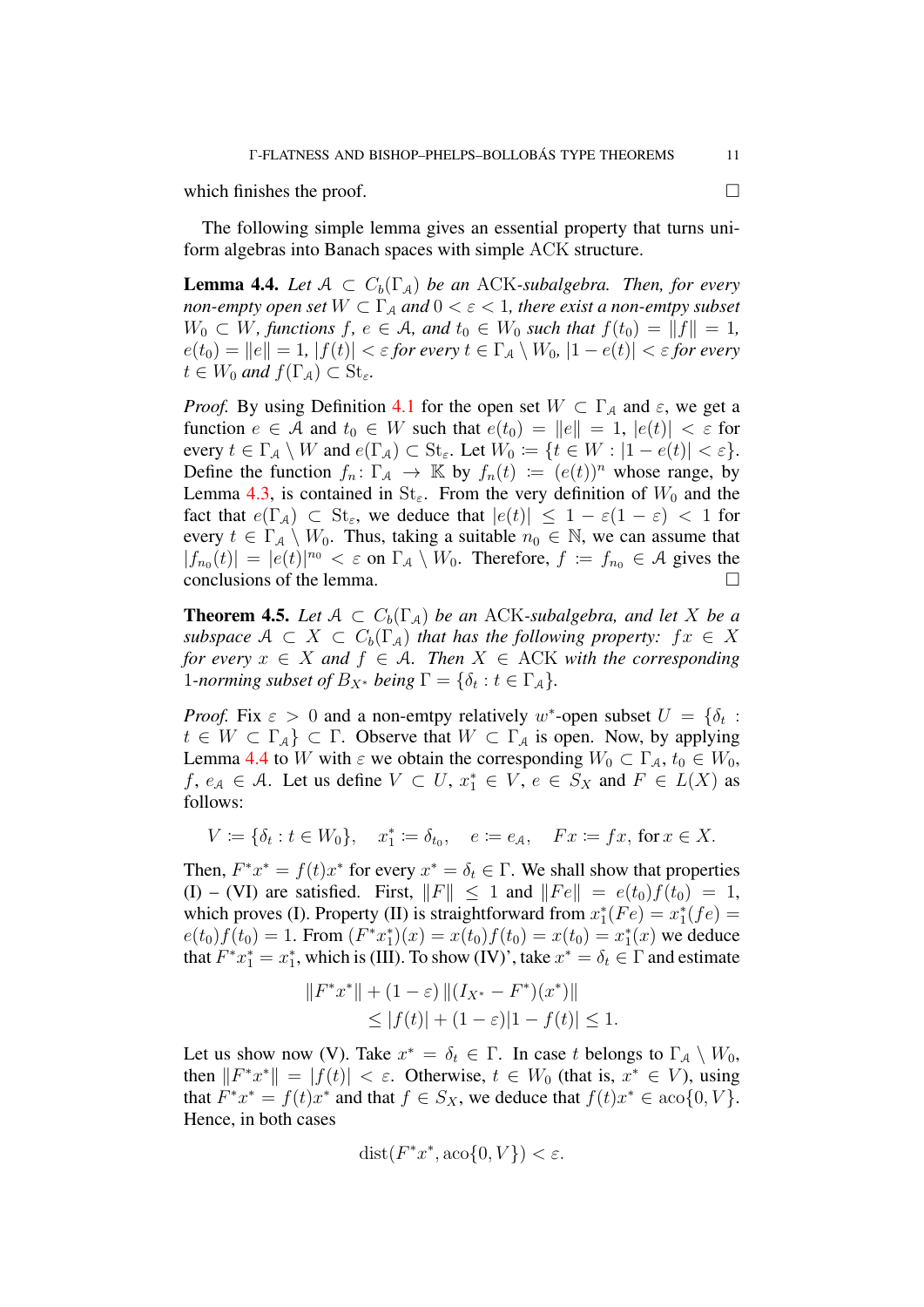Finally, for every  $v^* \in V$  we have that  $v^*(e) = e(t)$  for some  $t \in W_0$ . So,

$$
|v^*(e) - 1| = |e(t) - 1| \le \varepsilon,
$$

which shows (VI) and finishes the proof.  $\Box$ 

From Lemma [4.2](#page-10-0) and Theorem [4.5](#page-11-1) taking  $X = A$  we obtain the promised example.

# <span id="page-12-2"></span>Corollary 4.6. *Every uniform algebra* A *has simple* ACK *structure.*

Theorem [4.5](#page-11-1) gives more examples of spaces with simple ACK structure. For instance, let  $\mathbb T$  be the unit disk in  $\mathbb C$ ,  $A(\mathbb T) \subset C(\mathbb T)$  be the disc-algebra, i.e.,  $A(\mathbb{T})$  is the closure in  $C(\mathbb{T})$  of the set  $\{\sum_{k=0}^{m} a_k z^k : a_k \in \mathbb{C}, m \in \mathbb{N}\}\$ of all polynomials. For a given  $n \in \mathbb{N}$  denote  $\overline{A_n}(\mathbb{T})$  the closure in  $C(\mathbb{T})$ of the set  $\{\sum_{k=-n}^{m} a_k z^k : a_k \in \mathbb{C}, m \in \mathbb{N}\}\$ . Then  $A(\mathbb{T})$  and  $X = A_n(\mathbb{T})$ satisfy all the conditions of Theorem [4.5,](#page-11-1) so  $A_n(\mathbb{T}) \in ACK$ , but  $A_n(\mathbb{T})$  is not an algebra. Another example: let  $c_0 \subset X \subset \ell_{\infty}$ . Then  $X \in ACK$ .

The first example is of illustrative character, because the space  $A_n(\mathbb{T})$  is isometric to the algebra  $A(\mathbb{T})$ . In contrast, the second example gives a big variety of mutually non-isomorphic spaces with ACK structure. Observe that the simple ACK structure of those X such that  $c_0 \subset X \subset \ell_\infty$  can be also deduced from Theorem [4.9](#page-12-1) below.

**Remark 4.7.** *In general, it is not clear whether for a given*  $T \in Fl_\Gamma(X, Y)$ *the formula* [\(3.2\)](#page-8-3) *gives a* Γ*-flat operator* S*. But, under the conditions of Theorem [4.5,](#page-11-1) we have an additional property*  $F^*x^* = f(t)x^*$ *. Combining this property with (iv) of Theorem [2.7,](#page-4-1) we get*  $S \in Fl_{\Gamma}(X, Y)$ *. In particular, in the case of uniform algebras the Bishop–Phelps–Bollobás type approximation of* Γ*-flat operators can be made by operators that are* Γ*-flat as well.*

Now we show that Banach spaces with Lindenstrauss' property  $\beta$  (see for instance [\[18\]](#page-24-7)) have ACK structure.

<span id="page-12-0"></span>**Definition 4.8.** A Banach space X is said to have the property  $\beta$  if there exist two sets  $\{x_\alpha : \alpha \in \Lambda\} \subset S_X$ ,  $\{x_\alpha^* : \alpha \in \Lambda\} \subset S_{X^*}$  and  $\rho \in [0,1)$ such that the following conditions hold:

(i)  $x_{\alpha}^{*}(x_{\alpha}) = 1;$ (ii)  $|x^*_{\alpha}(x_{\gamma})| \leq \rho < 1$  if  $\alpha \neq \gamma$ ; and (iii)  $||x|| = \sup\{|x_\alpha^*(x)| : \alpha \in \Lambda\}$ , for all  $x \in X$ .

<span id="page-12-1"></span>**Theorem 4.9.** *Let* X *have the property*  $\beta$ *. Then*  $X \in ACK_{\rho}$  *with the same value of*  $\rho$  *as in Definition [4.8](#page-12-0) and with*  $\Gamma = \{x^*_\alpha : \alpha \in \Lambda\}$  *from that definition. Moreover, if* X *has property*  $\beta$  *with*  $\rho = 0$ *, then*  $X \in ACK$ *.* 

*Proof.* Since X has property  $\beta$ , the set  $\Gamma = \{x_{\alpha}^* : \alpha \in \Lambda\}$  is a 1-norming subset of  $B_{X^*}$ . Observe that property  $\beta$  implies that  $(\Gamma, w^*)$  is a discrete topological space. Fix  $\varepsilon > 0$  and a non-empty relatively w\*-open subset  $U \subset \Gamma$ . Take  $x_{\alpha_0}^* \in U$ . Let us define the corresponding  $V, x_1^* \in V, e \in S_X$ , and  $F \in L(X)$  as follows:

$$
V \coloneqq \{x^*_{\alpha_0}\} \subset U, \quad x^*_1 \coloneqq x^*_{\alpha_0}, \quad e \coloneqq x_{\alpha_0}, \quad F(x) \coloneqq x^*_{\alpha_0}(x) x_{\alpha_0}.
$$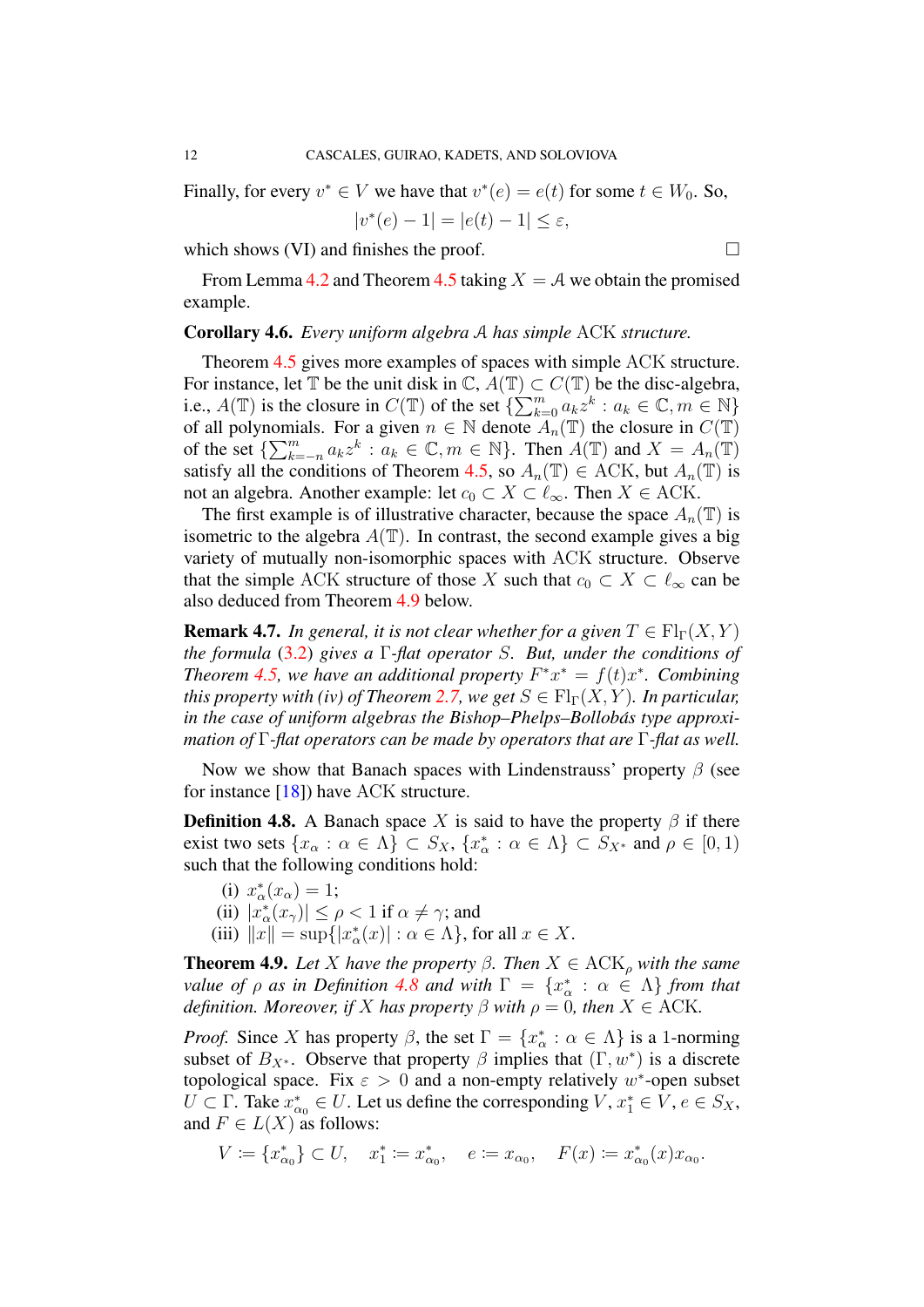It is clear that  $F^*x^* = x^*(x_{\alpha_0})x_{\alpha_0}^*$  for every  $x^* \in X^*$ . We shall show that properties  $(I) - (VI)$  of Definition [3.1](#page-6-0) hold true. Properties  $(I) - (III)$  are routine. To show (IV) observe first that

$$
||F^*x_{\alpha_0}^*|| + (1 - \varepsilon) ||(I_{X^*} - F^*)(x_{\alpha_0}^*)|| = ||x_{\alpha_0}^*(x_{\alpha_0})x_{\alpha_0}^*|| = 1,
$$

that is,  $x_{\alpha_0}^* \in V_1$ . Consequently, whenever  $v^* = x_{\alpha}^* \in \Gamma \setminus V_1$ , then  $\alpha \neq \alpha_0$ and thus  $|v^*(Fe)| = |x^*_{\alpha}(x_{\alpha_0})| \le \rho$ .

In case that  $\rho = 0$ , we have that  $F^*x^*_{\alpha} = 0$  for every  $\alpha \neq \alpha_0$ , so

$$
||F^*x^*_{\alpha}|| + (1 - \varepsilon) ||(I_{X^*} - F^*)x^*_{\alpha}|| = (1 - \varepsilon) ||x^*_{\alpha}|| < 1,
$$

i.e.,  $V_1 = \Gamma$ .

Property (V) is a consequence of the fact that  $F^*x^* \in \text{aco}\{0, V\}$  for every  $x^* = x^*_{\alpha} \in \Gamma$ , because  $F^*x^* = x^*_{\alpha}(x_{\alpha_0})x^*_{\alpha_0}$ . Finally, property (VI) and in turn our conclusions are consequence of the fact that the unique  $v^* \in V$  is  $v^* = x_{\alpha_0}^*$ , so  $|v^*(e) - 1| = 0 \le \varepsilon$ .

Corollary 4.10 ([\[1,](#page-23-0) Theorem 2.2]). *Let* Y *have property* β*. Then, for every Banach space*  $X$ *, the pair*  $(X, Y)$  *has the Bishop–Phelps–Bollobás property for operators.*

*Proof.* In the proof of Theorem [4.9,](#page-12-1)  $(\Gamma, w^*)$  is a discrete topological space. Therefore every operator  $T \in L(X, Y)$  is  $\Gamma$ -flat (Example [C](#page-5-4) after Definition [2.8\)](#page-4-0). Now the application of Theorem [3.4](#page-7-0) completes the proof.  $\Box$ 

Now we show the stability of the ACK structure with respect to the operations of  $\ell_{\infty}$ -sum and injective tensor product of two spaces (Theorem [4.11](#page-13-0)) and Theorem [4.12\)](#page-14-0)

<span id="page-13-0"></span>Theorem 4.11. *Let* X*,* Y *be Banach spaces having* ACK *structure with*  $\alpha$  *parameters*  $\rho_X$  *and*  $\rho_Y$  *respectively. Then*  $Z \coloneqq X \bigoplus_{\infty} Y \in \text{ACK}_\rho$  with  $\rho = \max\{\rho_X, \rho_Y\}$ *. Moreover,*  $Z \in ACK$  *whenever*  $X, Y \in ACK$ *.* 

*Proof.* Observe that both X and Y have ACK structure with parameter  $\rho$ . Let  $\Gamma_X \subset B_{X^*}$  and  $\Gamma_Y \subset B_{Y^*}$  be the corresponding 1-norming subsets in Definition [3.1.](#page-6-0) Then, the set

$$
\Gamma \coloneqq \{(x^*, 0) : x^* \in \Gamma_X\} \cup \{(0, y^*) : y^* \in \Gamma_Y\}
$$

is a 1-norming subset of  $B_{Z^*}$ . Take a non-empty relatively  $w^*$ -open subset  $U \subset \Gamma$ . Then, there exist relatively w<sup>\*</sup>-open subsets  $U_X \subset \Gamma_X$  and  $U_Y \subset$  $\Gamma_Y$  that are not both empty and such that  $(U_X \times \{0\}) \cup (\{0\} \times U_Y) \subset U$ . Without loss of generality we may assume that  $U_X \neq \emptyset$ .

Fix  $\varepsilon > 0$ . By using Definition [3.1](#page-6-0) for X,  $\varepsilon$ , and  $U_X$  we obtain a nonempty subset  $V_X \subset U_X$ ,  $x_1^* \in V_X$ ,  $e_X \in S_X$ ,  $F_X \in L(X)$  with the properties (I) – (VI). Thus, we can define the corresponding  $V \subset U$ ,  $z_1^* \in V$ ,  $e \in S_Z$  and  $F \in L(Z)$  as follows:

 $V \coloneqq \{(x^*, 0) : x^* \in V_X\} \subset U, \quad z_1^* \coloneqq (x_1^*, 0), \quad e \coloneqq (e_X, 0),$ and for  $(x, y) \in Z$ ,

$$
F(x, y) := (F_X(x), 0).
$$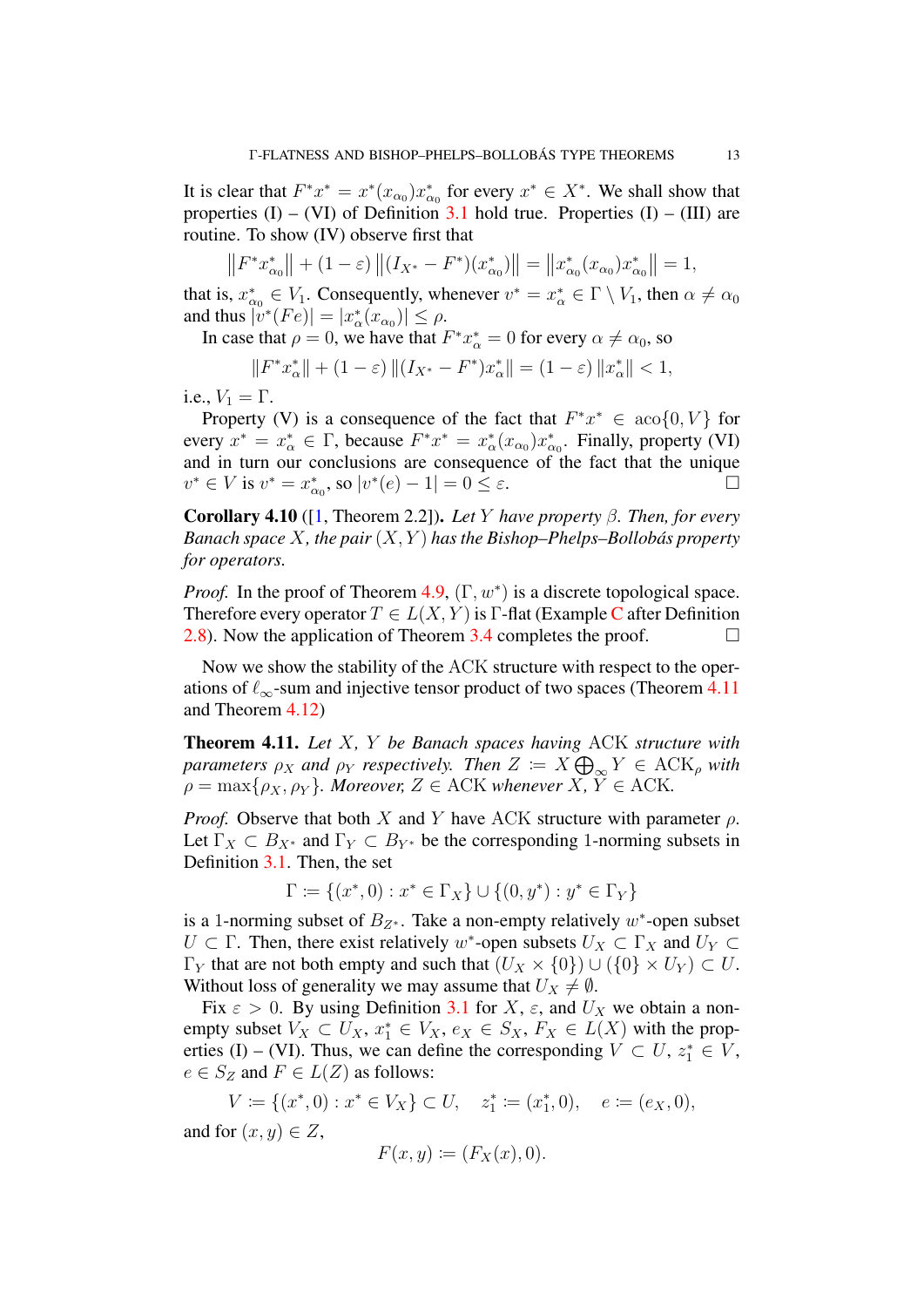Let us check the required properties. It is clear that  $||F|| = 1$  and that  $||Fe|| = ||F_X(e_X)|| = 1$ , which shows (I). (II) follows easily;  $z^*(Fe) =$  $x_1^*(F_Xe_X) = 1$ . Due to the fact that  $(F_Xx_1^*, 0) = (x_1^*, 0)$ , we deduce that  $F^*z_1^* = z_1^*$ , showing that (III) holds. Now, for every  $z^* = (x^*, 0) \in V$  with  $x^* \in V_{X,1}$  we have

$$
||F^*z^*|| + (1 - \varepsilon) ||(I_{Z^*} - F^*)(z^*)||
$$
  
=  $||F_X^*x^*|| + (1 - \varepsilon) ||(I_{X^*} - F_X^*)(x^*)||$   
 $\leq 1,$ 

which can be easily deduced from  $F^*z^* = (F_X^*x^*, 0)$ . Consequently, for every  $x^* \in V_{X,1}$  we have  $z^* = (x^*,0) \in V_1$ . (Observe that in the case of *simple ACK structure* we have already proved (IV)'). Let  $v^* \in \Gamma \setminus V_1$ . Then, either  $v^* = (0, y^*)$ , or  $v^* = (x^*, 0)$  with  $x^* \in \Gamma_X \setminus V_{X,1}$ . On the one hand, when  $v^* = (0, y^*)$ , we have  $|v^*(Fe)| = 0 \le \rho$ . On the other hand, whenever  $v^* = (x^*, 0)$  with  $x^* \in \Gamma_X \setminus V_{X,1}$ , then  $|v^*(Fe)| = |x^*(F_Xe_X)| \le \rho$ , which proves (IV). Now, let  $z^* \in \Gamma$ . Whenever  $z^* = (0, y^*)$  we have  $F^*z^* = 0$ . Otherwise,  $z^* = (x^*, 0)$  and we have  $dist(F_X^* x^*, ac \circ \{0, V_X\}) < \varepsilon$ . Thus, in both cases

$$
dist(F^*z^*, aco\{0, V\}) < \varepsilon.
$$

Finally, for every  $v^* = (x^*, 0) \in V$  we have  $|v^*(e) - 1| = |x^*(e_X) - 1| \le \varepsilon$ , which proves *(VI)* and concludes our proof.

Recall that given two normed spaces  $X$  and  $Y$ , one can define their injective tensor product  $X\,\hat{\otimes}_\varepsilon Y$ , as the completion of  $(X\otimes Y,\lVert\cdot\rVert_\varepsilon)$ , where

$$
||z||_{\varepsilon} := \sup\{|\langle x^* \otimes y^*, z \rangle| : x^* \in B_{X^*}, y^* \in B_{Y^*}\},\
$$

for every  $z \in X \otimes Y$  and  $\langle x^* \otimes y^*, x \otimes y \rangle := x^*(x) y^*(y)$ , for every  $x \otimes y \in Y$  $X \otimes Y$  and for every  $x^* \in X^*$  and  $y^* \in Y^*$ .

An important example of such a product is the Banach space  $C(K)\hat{\otimes}_{\varepsilon} Y$ , which can be naturally identified with  $C(K, Y)$ , that is, the Banach space of continuous  $(Y, \|\cdot\|)$ -valued functions defined on K, endowed with the supremum norm  $||f|| = \sup{||f(t)|| : t \in K}$ .

Note that it follows from the definition of the injective norm that if  $X_0 \subset$  $B_{X^*}$  and  $Y_0 \subset B_{Y^*}$  are 1-norming, then for every  $z \in X \hat{\otimes}_{\varepsilon} Y$  the following equality holds:

$$
||z||_{\varepsilon} = \sup\{|\langle x^* \otimes y^*, z\rangle| : x^* \in X_0, y^* \in Y_0\}.
$$

Recall also that  $||x^* \otimes y^*||_{(X \hat{\otimes}_{\varepsilon} Y)^*} = ||x^*|| \cdot ||y^*||$  for every  $x^* \in X^*$  and  $y^* \in Y^*$ .

This is all the information about tensor products that will be used in Theorem [4.12](#page-14-0) below. We refer to Ryan's book [\[20\]](#page-24-8) for tensor products theory in general and the above definitions and statements in particular.

<span id="page-14-0"></span>Theorem 4.12. *Let* X *and* Y *be Banach spaces both of which have* ACK *(resp.* ACK<sub>o</sub>) structure. Then,  $X \hat{\otimes}_{\varepsilon} Y$  has ACK *(resp.* ACK<sub>o</sub>) structure.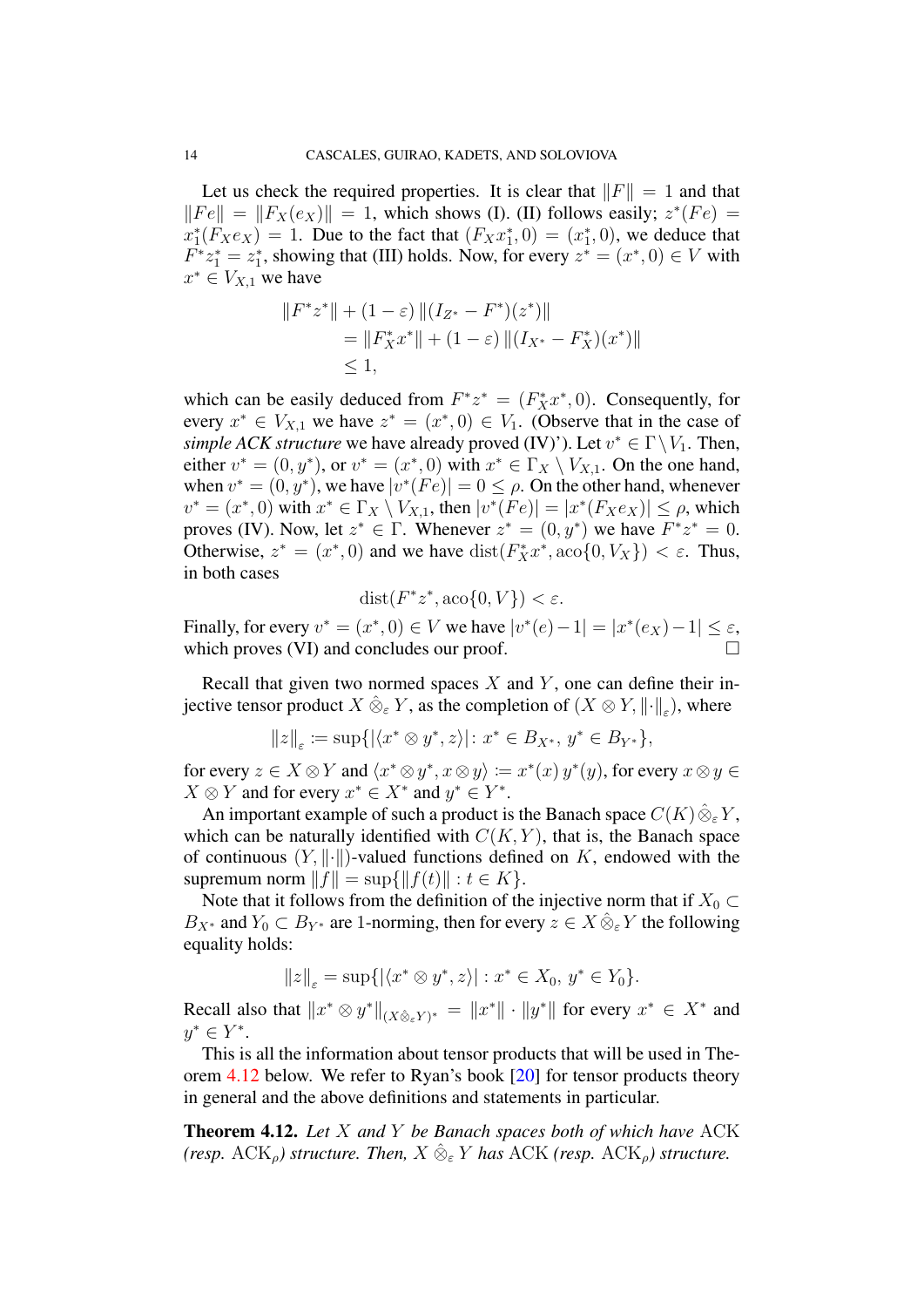*Proof.* Since X and Y have ACK (resp.  $ACK_{\rho}$ ) structure, there exist 1norming sets  $\Gamma_X \subset S_{X^*}$  and  $\Gamma_Y \subset S_{Y^*}$  satisfying Definition [3.1.](#page-6-0) Define the  $\text{map }\phi\colon (B_{X^*}, w^*)\times (B_{Y^*}, w^*)\to (B_{(X\hat{\otimes}_\varepsilon Y)^*}, w^*) \text{ by } \phi(x^*, y^*)=x^*\otimes y^*,$ for every  $x^* \in B_{X^*}$  and for every  $y^* \in \overline{B_{Y^*}}$ .

First, we shall show that the map  $\phi$  is continuous. Let  $\{(x_\alpha^*, y_\alpha^*)\}_{\alpha \in \Lambda}$  be a convergent net to  $(x^*, y^*) \in B_{X^*} \times B_{Y^*}$ . Then, for every  $x \otimes y \in X \otimes Y$ , we can estimate

$$
\begin{aligned} |\langle \phi(x^*_\alpha, y^*_\alpha) - \phi(x^*, y^*), x \otimes y \rangle| &= |x^*_\alpha(x)y^*_\alpha(y) - x^*(x)y^*(y)| \\ &\le |(x^*_\alpha(x) - x^*(x))y^*_\alpha(y)| + |x^*(x)(y^*_\alpha(y) - y^*(y))| \\ &\le |x^*_\alpha(x) - x^*(x)| \, \|y^*_\alpha\| \, \|y\| + \|x^*(x)\| \, |y^*_\alpha(y) - y^*(y)| \\ &\le |x^*_\alpha(x) - x^*(x)| \, \|y\| + \|x\| \, |y^*_\alpha(y) - y^*(y)|, \end{aligned}
$$

which tends to zero. This argument extends easily to every element in  $X \otimes Y$ and, in turn, to every  $z \in X \hat{\otimes}_{\varepsilon} Y$  (due to the boundedness of the range of the map  $\phi$ ).

The 1-norming set  $\Gamma$  that we need for our theorem can be introduced as follows:

$$
\Gamma \coloneqq \{x^* \otimes y^* \colon x^* \in \Gamma_X, \, y^* \in \Gamma_Y\} = \phi(\Gamma_X \times \Gamma_Y).
$$

Let  $\varepsilon > 0$  and U be a non-empty relatively w<sup>\*</sup>-open subset of  $\Gamma$ . Let  $x_0^* \in \Gamma_X$  and  $y_0^* \in \Gamma_Y$  be such that  $\phi(x_0^*, y_0^*) \in U$ . The continuity of  $\phi$ ensures that there exist non-empty relatively w<sup>\*</sup>-open subsets  $W_X \subset \Gamma_X$ ,  $W_Y \subset \Gamma_Y$  such that  $x_0^* \in W_X$ ,  $y_0^* \in W_Y$  and  $\phi(W_X \times W_Y) \subset U$ .

We can apply Definition [3.1](#page-6-0) to X and Y, to the former with  $\varepsilon/2$  and  $W_X$ and to the latter with  $\varepsilon/2$  and  $W_Y$ , to find two non-empty sets  $V_X \subset W_X$ and  $V_Y \subset W_Y$ , two functionals  $x_1^* \in V_X$  and  $y_1^* \in V_Y$ , two points  $e_X \in S_X$ and  $e_Y \in S_Y$  and finally, two operators  $F_X \in L(X)$  and  $F_Y \in L(Y)$ , satisfying respectively the properties  $(I) - (VI)$ , or with their corresponding modifications for the the simple ACK structure. Denote also by  $V_{X,1}$  and  $V_{Y,1}$  the corresponding variants for X and Y of the set  $V_1$  from property (IV) of Definition [3.1.](#page-6-0)

Now, define the non-emtpy set  $V \subset U$  and corresponding  $z_1^* \in V$ ,  $e \in$  $S_{X\otimes_{\varepsilon}Y},\ F\ \in\ L(X\ \hat{\otimes}_{\varepsilon}Y)$  as follows:  $V\ :=\ \phi(V_X\ \times\ V_Y)\ \subset\ U,\ z_1^*\ :=\$  $\phi(x_1^*, y_1^*) = x_1^* \otimes y_1^*, e \coloneqq e_X \otimes e_Y$ , and  $F(x \otimes y) \coloneqq F_X(x) \otimes F_Y(y)$  for every  $x \otimes y \in X \otimes Y$ . It remains to check the properties (I) – (VI). First, observe that  $F^*(x^* \otimes y^*) = F_X^* x^* \otimes F_Y^* y^*$  for every  $x^* \in X^*$  and  $y^* \in Y^*$ . (I) Let z belong to  $B_{X \hat{\otimes}_{\varepsilon} Y}$ , then

$$
||Fz||_{\varepsilon} = \sup_{x^* \in \Gamma_X} \sup_{y^* \in \Gamma_Y} |\langle x^* \otimes y^*, Fz \rangle| = \sup_{x^* \in \Gamma_X} \sup_{y^* \in \Gamma_Y} |\langle F^*(x^* \otimes y^*), z \rangle|
$$
  
\n
$$
= \sup_{x^* \in \Gamma_X} \sup_{y^* \in \Gamma_Y} |\langle F_X^* x^* \otimes F_Y^* y^*, z \rangle| \le \sup_{x^* \in \Gamma_X} \sup_{y^* \in \Gamma_Y} ||F_X^* x^*|| ||F_Y^* y^*||
$$
  
\n
$$
\le ||F_X^*|| ||F_Y^*|| \le 1,
$$

which implies that  $||F|| = 1$ , since

$$
||Fe|| = ||F_Xe_X \otimes F_Ye_Y|| = ||F_Xe_X|| ||F_Ye_Y|| = 1.
$$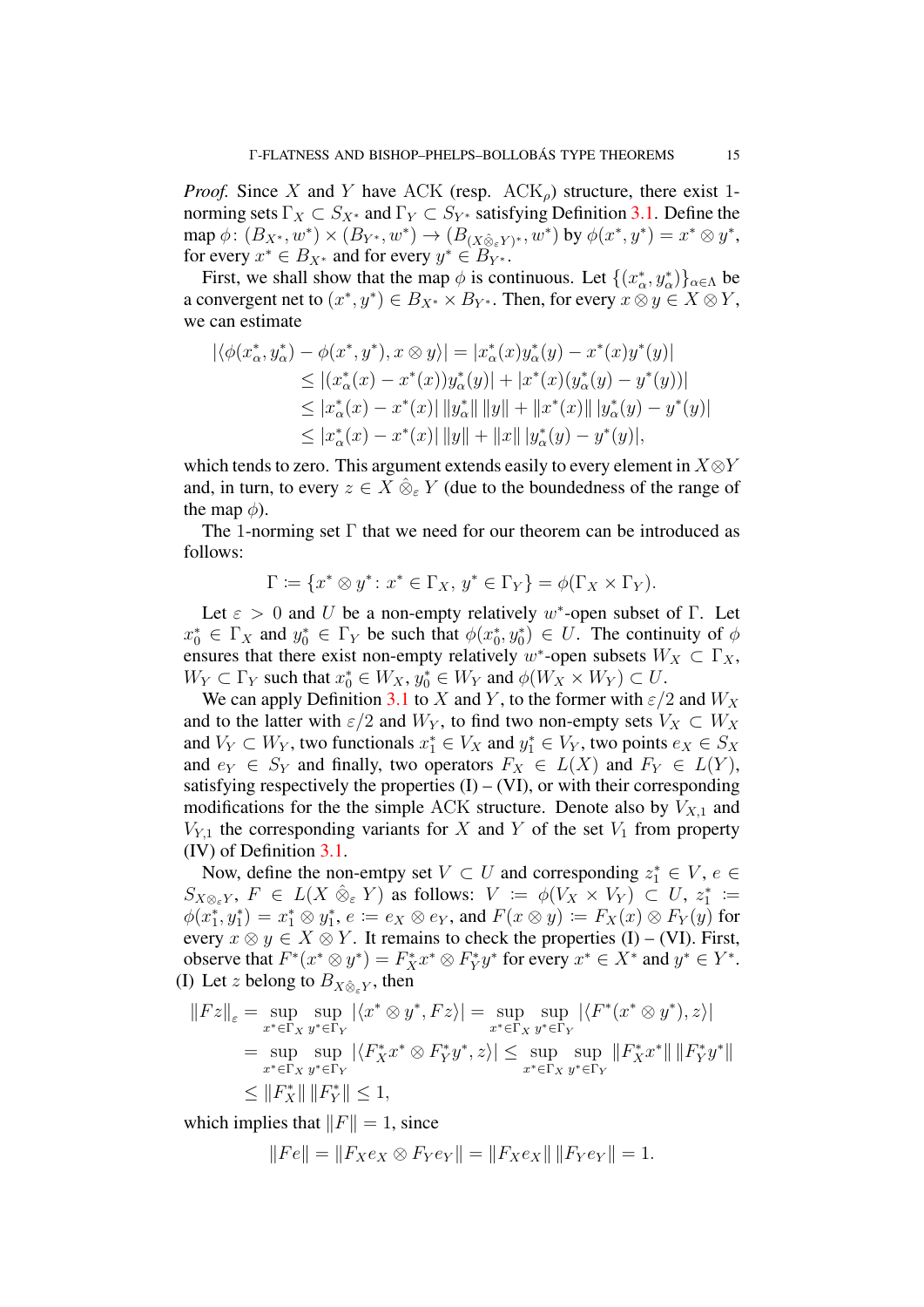(II)  $z_1^*(Fe) = (x_1^* \otimes y_1^*)(F_X e_X \otimes F_Y e_Y) = x_1^*(F_X e_X) y_1^*(F_Y e_Y) = 1.$ (III)  $F^*z_1^* = z_1^*$ , since for every  $x \otimes y \in X \otimes Y$  we have

$$
(F^*z_1^*)(x\otimes y)=(x_1^*\otimes y_1^*)(F_Xx\otimes F_Yy)=(F_X^*x_1^*)(x)(F_Y^*y_1^*)(y),
$$

which, in turn, implies that  $(F^*z_1^*)(x \otimes y) = x_1^*(x)y_1^*(y) = z_1^*(x \otimes y)$ . (IV) For  $(x^*, y^*) \in \Gamma_X \times \Gamma_Y$ , denote  $z^* = x^* \otimes y^*$ . Firstly, let us show that for every  $x^* \in V_{X,1}$  and  $y^* \in V_{Y,1}$  the functional  $z^*$  belongs to  $V_1$ , i.e., that

$$
||F^*z^*|| + (1 - \varepsilon) ||(I_{(X \hat{\otimes}_{\varepsilon} Y)^*} - F^*)(z^*)|| \le 1.
$$

First of all, observe that

$$
||x^* \otimes y^* - F_X^* x^* \otimes F_Y^* y^*|| =
$$
  
=  $||x^* \otimes (y^* - F_Y^* y^*) - (x^* - F_X^* x^*) \otimes F_Y^* y^*||$   
 $\le ||y^* - F_Y^* y^*|| + ||F_Y^* y^*|| ||(x^* - F_X^* x^*)||.$ 

Therefore,

$$
||F_X^*x^*|| ||F_Y^*y^*|| + (1 - \varepsilon) ||x^* \otimes y^* - F_X^*x^* \otimes F_Y^*y^*||
$$
  
=  $||F_Y^*y^*|| (||F_X^*x^*|| + (1 - \varepsilon) ||(x^* - F_X^*x^*)||) + (1 - \varepsilon) ||y^* - F_Y^*y^*||$   
 $\leq ||F_Y^*y^*|| + (1 - \varepsilon) ||y^* - F_Y^*y^*|| \leq 1.$ 

This implies that for every  $z^* = x^* \otimes y^* \in \Gamma \setminus V_1$  we have two possibilities: either  $x^* \notin V_{X,1}$  or  $y^* \notin V_{Y,1}$ . By symmetry, it is sufficient to consider  $x^* \notin V_{X,1}$ . In this case  $|x^*(F_Xe_X)| \leq \rho$ , so

$$
|z^*(Fe)| = |x^*(F_Xe_X)| \, |y^*(F_Ye_Y)| \le |x^*(F_Xe_X)| \le \rho.
$$

(V) We shall show that  $dist(F^*z^*, aco\{0, V\}) < \varepsilon$  for every  $z^* = x^* \otimes$  $y^* \in \Gamma$ . Due to the facts that  $dist(F_X^*x^*, ac_0{0, V_X}) < \varepsilon/2$  and that  $dist(F_Y^*y^*, aco\{0, V_Y\}) < \varepsilon/2$ , there exist  $v_X^* \in aco\{0, V_X\}$  and  $v_Y^* \in$  $\vert \cos(0, V_Y) \vert$  such that  $\Vert F_X^* x^* - v_X^* \Vert < \varepsilon/2$  and  $\Vert F_Y^* y^* - v_Y^* \Vert < \varepsilon/2$ . Then  $v^* \coloneqq v_X^* \otimes v_Y^*$  belongs to  $\text{aco}\{0, V\}$  and

$$
||F^*z^* - v^*|| \le ||(F_X^*x^* - v_X^*) \otimes F_Y^*y^*|| + ||v_X^* \otimes (F_Y^*y^* - v_Y^*)||
$$
  
\n
$$
\le ||F_X^*x^* - v_X^*|| ||F_Y^*y^*|| + ||v_X^*|| ||F_Y^*y^* - v_Y^*|| \le \varepsilon.
$$

(VI) For every  $v^* = x^* \otimes y^* \in V$  we get

$$
|v^*(e) - 1| = |x^*(e_X)y^*(e_Y) - 1| \le |x^*(e_X)y^*(e_Y) - y^*(e_Y)|
$$
  
+ |y^\*(e\_Y) - 1| \le \frac{\varepsilon}{2}|y^\*(e\_Y)| + \frac{\varepsilon}{2} \le \varepsilon.

This finishes the proof.  $\Box$ 

4.1. Sup-normed spaces of vector-valued functions. As we mentioned in the introduction, Acosta, Becerra Guerrero, García, Kim, and Maestre considered the A-BPB property in spaces of continuous vector-valued functions. Let us recall their result explicitly. Here, as usual,  $\sigma(Z, \Delta)$  denotes the weakest topology on Z in which all elements of  $\Delta \subset Z^*$  are continuous.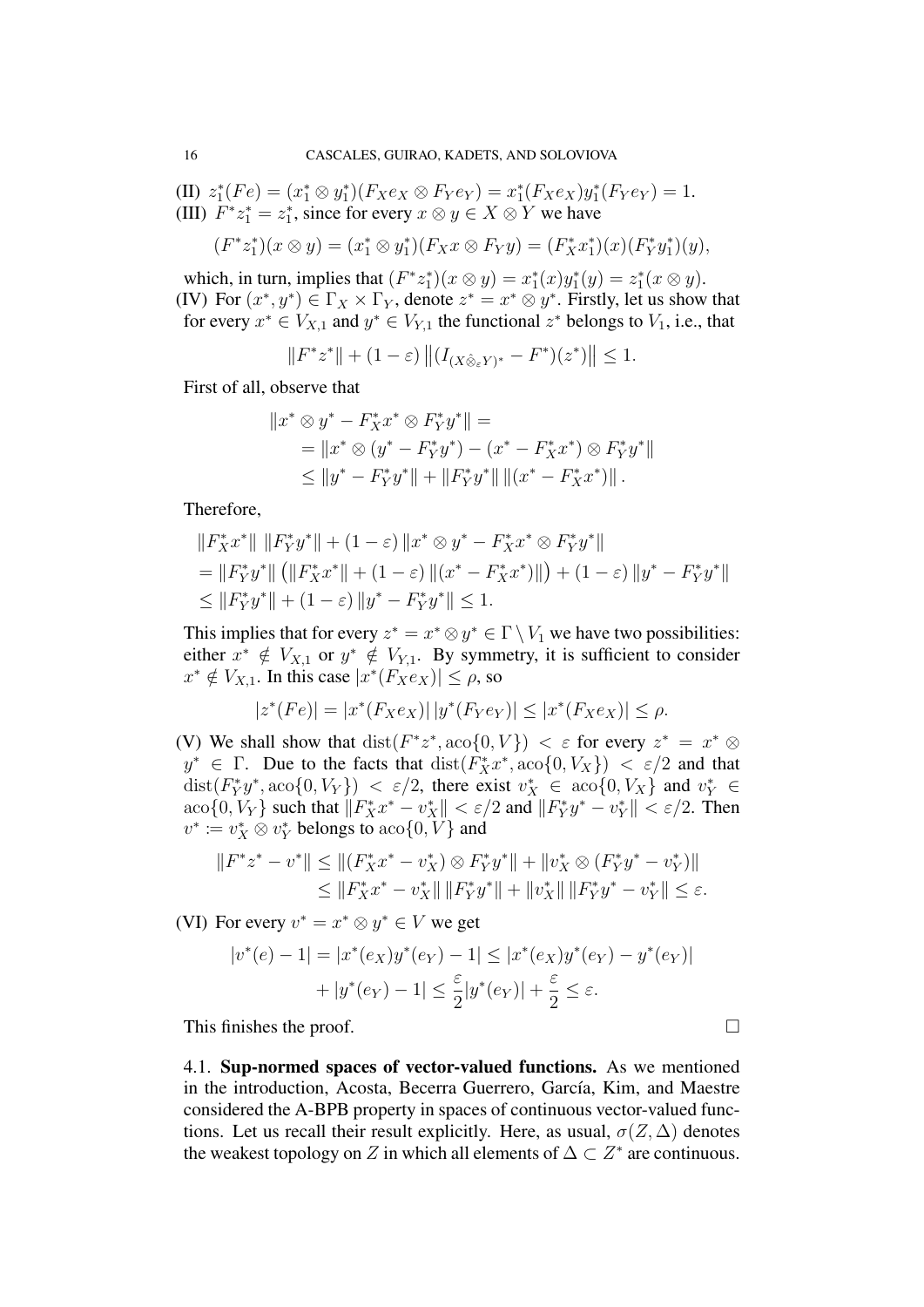<span id="page-17-0"></span>Theorem 4.13 ([\[2,](#page-23-4) Theorem 3.1]). *Let* X, Z *be Banach spaces,* K *be a compact Hausdorff topological space. Let* Z *satisfy property* β *for the subset of functionals*  $\Delta = \{z^*_{\alpha} : \alpha \in \Delta\}$ *. Let*  $\tau \supseteq \sigma(Z, \Delta)$  *be a linear topology on* Z *dominated by the norm topology. Then for every closed operator ideal* I *contained in the ideal of Asplund operators, we have that*  $(X, C(K, (Z, \tau)))$ *has the Bishop–Phelps–Bollobás property for operators from*  $I$ *.* 

The next proposition together with Theorem [3.4](#page-7-0) generalize Theorem [4.13](#page-17-0) for the case of  $Z$  endowed with its strong topology.

Proposition 4.14. *Let* K *be a compact Hausdorff topological space. Then,*

$$
(Y \in \text{ACK}_{\rho}) \Rightarrow (C(K, Y) \in \text{ACK}_{\rho});
$$
  

$$
(Y \in \text{ACK}) \Rightarrow (C(K, Y) \in \text{ACK}).
$$

*Proof.* Bearing in mind Corollary [4.6](#page-12-2) and Theorem [4.12,](#page-14-0) the fact that the space  $C(K) \hat{\otimes}_{\varepsilon} Y$  is isometric to  $C(K, Y)$  concludes the proof.

Our aim now is showing a generalization of Theorem [4.13](#page-17-0) in the spirit of the ACK structure, that covers all topologies  $\tau$  from that theorem. In order to do this we need some terminology.

For a topological space T and a Banach space Z denote by  $C_{\text{bof}}(T, Z)$ the space of all bounded openly fragmented (see Definiton [2.6\)](#page-4-2) functions  $f: T \to Z$  equipped with the sup-norm. For a topology  $\tau$  on Z denote by  $C_b(T,(Z,\tau))$  the space of bounded  $\tau$ -continuous functions  $f: T \to Z$ equipped with the sup-norm.

**Definition 4.15.** Let  $Z \in \text{ACK}_\rho$  and let  $\Gamma \subset B_{Z^*}$  be the corresponding 1-norming set. A linear topology  $\tau$  on Z is said to be  $\Gamma$ -acceptable, if it is dominated by the norm topology and dominates  $\sigma(Z, \Gamma)$ .

The following result simultaneously generalizes our Theorem [4.5](#page-11-1) and Theorem [4.13.](#page-17-0) We state the result in the most general settings, which makes the statement bulky. Some "elegant" partial cases will be given as corollaries.

<span id="page-17-1"></span>**Theorem 4.16.** Let  $A \subset C_b(\Gamma_A)$  be an ACK-subalgebra. Let Z be a Ba*nach space and*  $\mathcal{O} \subset L(Z)$  *such that*  $Z \in \mathcal{O}$ -ACK<sub>p</sub> ( $Z \in \mathcal{O}$ -ACK) with  $\Gamma_Z \subset B_{Z^*}$  *being the corresponding* 1-norming set. Finally, let  $\tau$  be a  $\Gamma_Z$ *acceptable topology on* Z. Let  $X \subset C_b(\Gamma_A, (Z, \tau))$  be a Banach space *satisfying the following properties:*

- (i) *For every*  $x \in X$  *and*  $f \in A$  *the function*  $fx$  *belongs to* X.
- (ii) X contains all functions of the form  $f \otimes z$ ,  $f \in \mathcal{A}$ ,  $z \in Z$ .
- (iii)  $F \circ x \in X$  *for every*  $x \in X$  *and*  $F \in \mathcal{O}$ *.*
- (iv) For every finite collection  $\{x_k\}_{k=1}^n \subset X$  the corresponding func*tion of two variables*  $\varphi\colon \Gamma_A \times (\Gamma_Z^{\overline{n-1}} w^*) \to \mathbb{K}^n$ , *defined by*  $\varphi(t, z^*) =$  $(z^*(x_k(t)))_{k=1}^n$ , is quasi-continuous.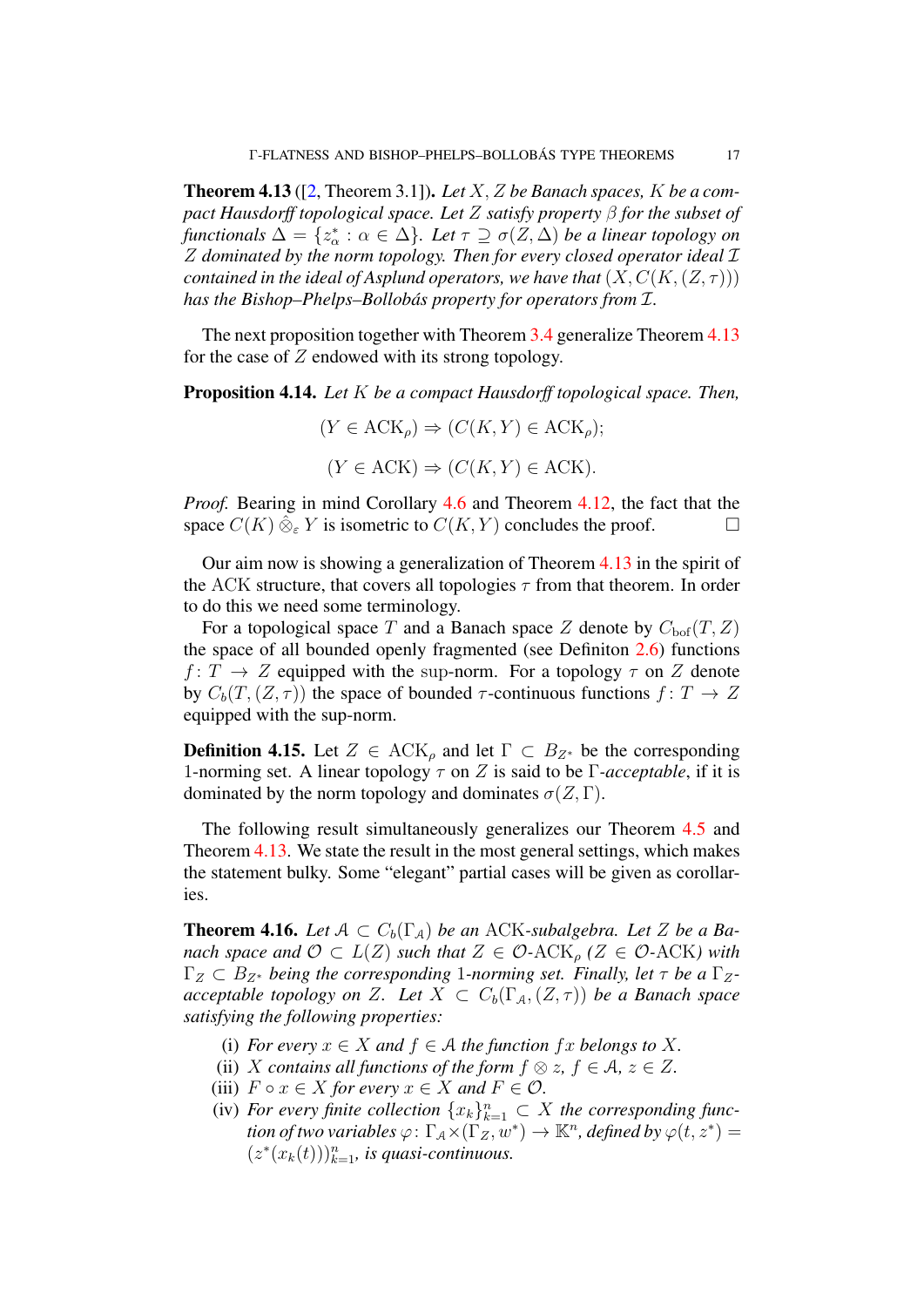*Then*  $X \in \text{ACK}_{\rho}$  ( $X \in \text{ACK}$ , respectively) with the corresponding 1*norming subset of*  $B_{X^*}$  *being*  $\Gamma = \{\delta_t \otimes z^* : t \in \Gamma_\mathcal{A}, z^* \in \Gamma_Z\}$ *, where the* functional  $\delta_t \otimes z^* \in X^*$  acts as follows:  $(\delta_t \otimes z^*)(x) = z^*(x(t)).$ 

*Proof.* Fix  $\varepsilon > 0$  and a non-empty relatively w<sup>\*</sup>-open subset  $U \subset \Gamma$ . Let  $t_0 \in \Gamma_A$  and  $z_0^* \in \Gamma_Z$  be such that  $\delta_{t_0} \otimes z_0^* \in U$ . Since U is relatively w<sup>\*</sup>-open, there exist  $\{x_k\}_{k=1}^n \subset X$  such that  $\delta_t \otimes z^* \in \Gamma$  belongs to U whenever

$$
\max_{1 \leq k \leq n} |\langle (\delta_{t_0} \otimes z_0^*) - (\delta_t \otimes z^*) , x_k \rangle| < 1.
$$

Consider the non-emtpty open set

$$
B := \{ t \in \Gamma_{\mathcal{A}} \colon |z_0^*(x_k(t)) - z_0^*(x_k(t_0))| < 1 \text{ for } 1 \le k \le n \},
$$

and define the following non-empty relatively  $w^*$ -open subset of  $\Gamma_Z$ :

$$
D := \{ z^* \in \Gamma_Z : |z^*(x_k(t_0)) - z_0^*(x_k(t_0))| < 1 \text{ for } 1 \le k \le n \}.
$$

Using property (iv) for  $\{x_k\}_{k=1}^n \subset X$  we can find a non-empty open subset  $B_1 \subset B$  and a non-empty relatively w<sup>\*</sup>-open subset  $D_1 \subset D$  such that for every  $t \in B_1$  and every  $z^* \in D_1$  it holds

$$
\max_{1 \le k \le n} |z^*(x_k(t)) - z_0^*(x_k(t_0))| < 1.
$$

Define the non-empty subset  $W := \{ \delta_t \otimes z^* : t \in B_1, z^* \in D_1 \} \subset \Gamma$ . It is clear that  $W \subset U$ .

By applying Definition [3.1](#page-6-0) to Z,  $\Gamma_Z$ ,  $D_1$  and  $(\varepsilon/2)$ , we get  $V_Z \subset D_1$ ,  $z_1^* \in V_Z$ ,  $e_Z \in S_Z$  and  $F_Z \in \mathcal{O}$  satisfying (I) – (VI). Denote also  $V_{Z,1} \subset \Gamma_Z$ , the subset that appears in property (IV) (in the case of  $Z \in ACK$  we have  $V_{Z,1} = \Gamma_Z$ ). By applying Lemma [4.4](#page-11-0) to A,  $\Gamma_A$ , the non-empty open set  $B_1$  and  $(\varepsilon/2)$ , we find a non-empty subset  $B_2 \subset B_1$ , functions  $f_0$ ,  $e_A$  (both belonging to A) and  $s_0 \in B_2$ , satisfying its conclusions.

Finally, let us define the requested non-empty subset  $V \subset U$  and corresponding  $x_1^* \in V$ ,  $e \in S_X$ ,  $F \in L(X)$  as follows:

$$
V \coloneqq \{ \delta_t \otimes z^* : t \in B_2, z^* \in V_Z \} \subset W \subset U,
$$
  

$$
x_1^* \coloneqq \delta_{s_0} \otimes z_1^*, \quad e(t) \coloneqq e_A(t)e_Z, \text{ for every } t \in \Gamma_A
$$

(condition (ii) implies  $e \in X$ ), and

$$
(Fx)(t) := f_0(t)F_Z(x(t)),
$$

for every  $x \in X$  and for every  $t \in \Gamma_A$ . Conditions (i) and (iii) ensure that  $F(x) \in X$ . Observe that for every  $x^* = \delta_t \otimes z^* \in \Gamma$ 

$$
F^*x^* = f_0(t) \left( \delta_t \otimes F_Z^* z^* \right).
$$

It remains to check the properties  $(I) - (VI)$ . (I) It is clear that  $||F|| = ||F_Z|| = 1$  and  $||Fe|| = ||f_0e_A|| ||F_Z(e_Z)|| = 1$ . (II)  $x_1^*(Fe) = z_1^*(f_0(s_0)e_A(s_0)F_Z(e_Z)) = 1.$ (III)  $F^*x_1^* = x_1^*$ , since for every  $x \in X$  we have  $(F^*x_1^*)(x) = z_1^* (f_0(s_0)F_Zx(s_0)) = (F_Z^*z_1^*)(x(s_0)) = z_1^*(x(s_0)) = x_1^*(x).$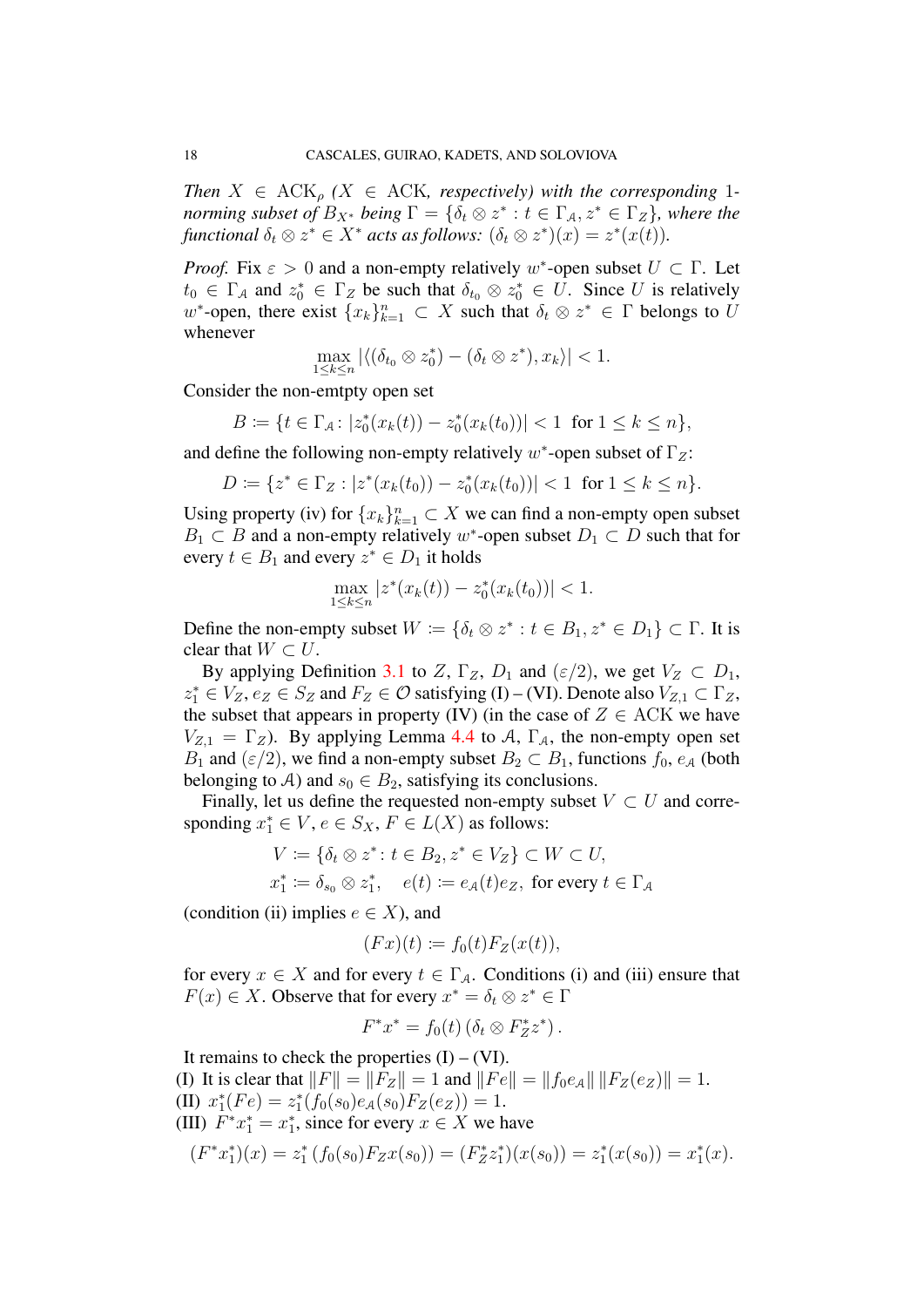(IV) For every  $x^* \in \Gamma$ , we have  $x^* = \delta_t \otimes z^*$ ,  $t \in \Gamma_A$  and  $z^* \in \Gamma_Z$ . First, consider the case  $z^* \in V_{Z,1}$  and observe that

$$
||(I_{X^*} - F^*)(x^*)|| = ||z^* - f_0(t)F_Z^*z^*||
$$
  
\n
$$
\leq |1 - f_0(t)| ||z^*|| + |f_0(t)| \cdot ||(I_{Z^*} - F_Z^*)(z^*)||
$$
  
\n
$$
= |f_0(t)| \cdot ||(I_{Z^*} - F_Z^*)(z^*)|| + |1 - f_0(t)|.
$$

Therefore, in this case

$$
||F^*x^*|| + (1 - \varepsilon) ||(I_{X^*} - F^*)(x^*)||
$$
  
= |f<sub>0</sub>(t)| · ||F<sub>Z</sub><sup>\*</sup>z<sup>\*</sup>|| + (1 - \varepsilon) ||z<sup>\*</sup> - f<sub>0</sub>(t)F<sub>Z</sub><sup>\*</sup>z<sup>\*</sup>||  

$$
\leq |f_0(t)| (||F_Z^*z^*|| + (1 - \varepsilon) ||(I_{Z^*} - F_Z^*)(z^*)||) + (1 - \varepsilon)|1 - f_0(t)|
$$
  

$$
\leq |f_0(t)| + (1 - \varepsilon)|1 - f_0(t)| \leq 1.
$$

Whenever  $Z \in ACK$ , then  $V_{Z,1} = \Gamma_Z$ , so the above inequality holds for every  $z^* \in \Gamma_Z$ . Thus, we have proved (IV)'. If  $Z \in \text{ACK}_\rho$  we still must consider those  $x^*$  belonging to  $\Gamma \setminus V_1$ . The above inequality implies that  $z^* \notin V_{Z,1}$  and, consequently,  $|z^*(F_Ze_Z)| \le \rho$  which, in turn, implies that

$$
|x^*(Fe)| = |f_0(t)e_A(t)z^*(F_Ze_Z)| \le \rho.
$$

(V) Let  $x^* = \delta_t \otimes z^* \in \Gamma$ . Recall that  $F^*x^* = f_0(t)\delta_t \otimes F_Z^*z^*$ . Set  $V_A :=$  $\{\delta_t: t \in B_2\}$ . In the proof of Theorem [4.5](#page-11-1) it was proved that for every  $t \in \Gamma_A$  it holds

$$
dist(f(t)\delta_t, aco\{0, V_{\mathcal{A}}\}) < \frac{\varepsilon}{2}.
$$

On the other hand, by our construction, we deduce that

$$
\operatorname{dist}\left(F_Z^*z^*, \operatorname{aco}\{0, V_Z\}\right) < \frac{\varepsilon}{2}.
$$

Thus, there exist  $a^* \in \alpha_0$  { 0,  $V_A$  } and  $b^* \in \alpha_0$  { 0,  $V_Z$  } such that

$$
\|f(t)\delta_t - a^*\| < \frac{\varepsilon}{2} \text{ and } \|F_Z^* z^* - b^*\| < \frac{\varepsilon}{2}.
$$

In particular, since  $a^* \otimes b^*$  belongs to  $aco\{0, V\}$ , we can deduce that

$$
\text{dist}(F^*x^*, \text{aco}\{0, V\}) \le ||f_0(t)\delta_t \otimes F_Z^*z^* - a^* \otimes b^*||
$$
  
\n
$$
\le ||f_0(t)\delta_t \otimes F_Z^*z^* - f_0(t)\delta_t \otimes b^*|| +
$$
  
\n
$$
+ ||f_0(t)\delta_t \otimes b^* - a^* \otimes b^*||
$$
  
\n
$$
\le ||F_Z^*z^* - b^*|| + ||f_0(t)\delta_t - a^*|| < \varepsilon.
$$

(VI) For every  $x^* = \delta_t \otimes z^* \in V$  we have  $t \in B_2$  and  $z^* \in V_Z$ . Consequently,  $|e_A(t) - 1| \leq \frac{\varepsilon}{2}$  and  $|z^*(e_Z) - 1| \leq \frac{\varepsilon}{2}$ . From this we get

$$
|x^*(e) - 1| = |e_{A}(t)z^*(e_{Z}) - 1| = |e_{A}(t)(z^*(e_{Z}) - 1) + (e_{A}(t) - 1)| \le \varepsilon,
$$
  
which completes the proof.

which completes the proof.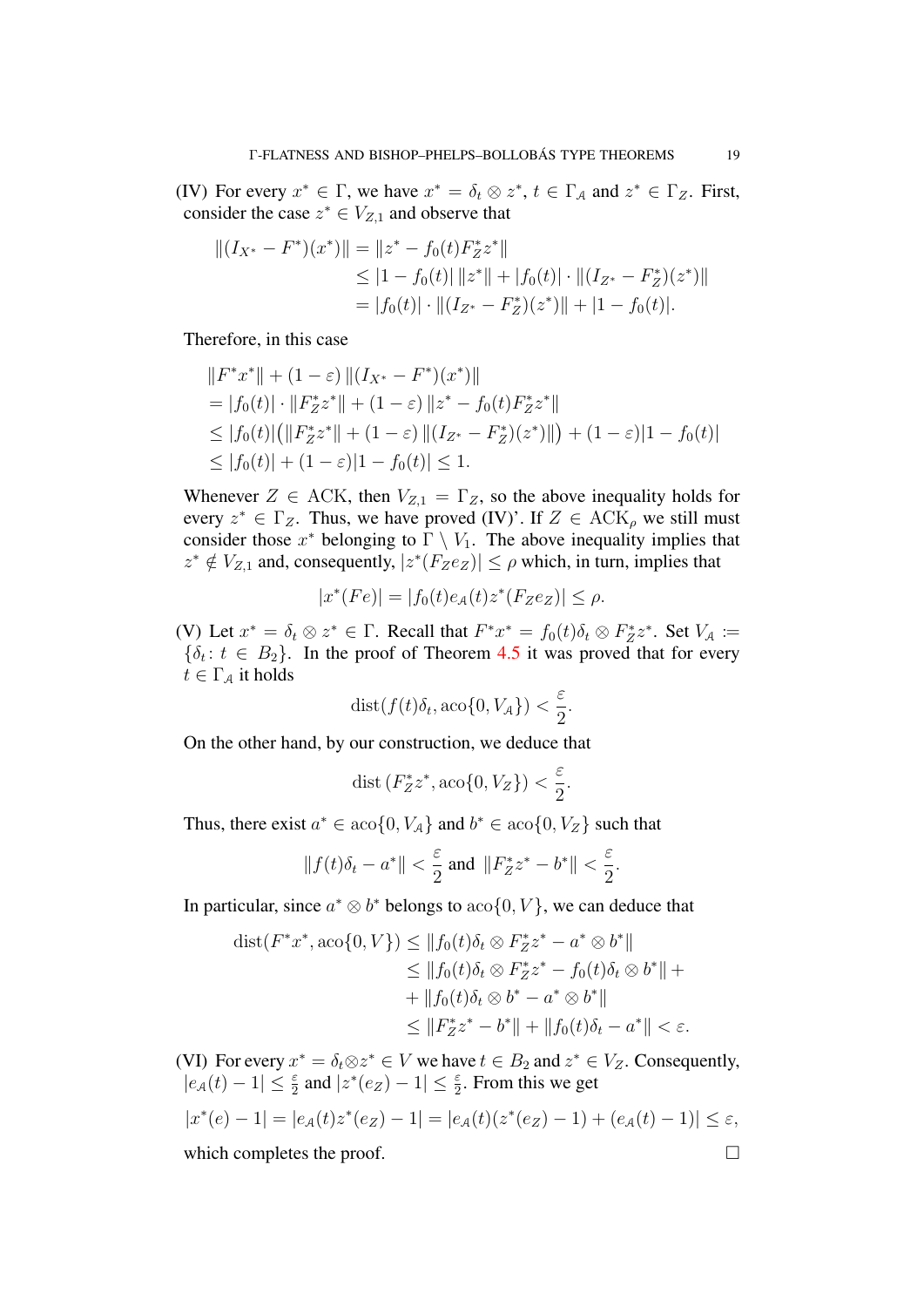**Remark 4.17.** *Under the hypothesis of the previous theorem, given*  $F \in$  $L(Z)$  and  $f \in A$  we can consider the operators  $C_F: X \to X$  and  $P_f: X \to Y$ X defined, respectively, by  $C_F(x) = F \circ x$  and  $P_f(x) = fx$ , for every  $x \in X$ *. Then, if we set*  $\mathcal{O}' \coloneqq \{C_F \circ P_f : F \in \mathcal{O}, f \in \mathcal{A}\}$ *, then* X has  $\mathcal{O}'$ -ACK<sub> $\rho$ </sub> (resp.  $\mathcal{O}'$ -ACK) structure.

Conditions  $(i)$  – (iii) in Theorem [4.16](#page-17-1) are easily verified in concrete examples. In contrast, condition (iv) looks technical. So, in order to make Theorem [4.16](#page-17-1) more applicable, we shall present easy-to-verify sufficient conditions for (iv).

Before passing to these sufficient conditions, observe that the function of two variables  $\varphi \colon \Gamma_A \times (\Gamma_Z, w^*) \to \mathbb{K}^n$  from condition (iv) is separately continuous. Therefore, the role of sufficient condition for (iv) can be played by any theorem about quasi-continuity of a separately continuous function  $f: U \times V \rightarrow W$ . There is a number of such theorems (see Encyclopedia of Mathematics article ["Separate and joint continuity"](https://www.encyclopediaofmath.org/index.php/Separate_and_joint_continuity) or the introduction to [\[7\]](#page-23-10)). For example, according to Namioka's theorem [\[15\]](#page-24-9) this (and a much stronger result) occurs for U being a regular, strongly countably complete topological space, V being a locally compact  $\sigma$ -compact space and W being a pseudo-metric space. The results of the kind "separate continuity implies quasi-continuity" that we list and apply below do not pretend to be new.

<span id="page-20-0"></span>Proposition 4.18. *Let* U*,* V *,* W *be topological spaces,* V *be discrete and*  $f: U \times V \rightarrow W$  *be separately continuous. Then, f is continuous (and consequently quasi-continuous).*

If Z has property  $\beta$ , the corresponding  $(\Gamma_Z, w^*)$  is a discrete topological space. Thus, the above proposition guaranties the validity of (iv) of Theorem [4.16](#page-17-1) in this case.

<span id="page-20-1"></span>**Corollary 4.19.** *Under the conditions of Theorem [4.13,](#page-17-0)*  $C(K, (Z, \tau)) \in$  $ACK_{\rho}$ *, where*  $\rho$  *is the parameter from the property*  $\beta$  *of Z. If*  $\beta = 0$ *, then*  $C(K, (Z, \tau)) \in ACK$ *. In particular, this implies the conclusion of Theorem [4.13.](#page-17-0)*

Proposition [4.18](#page-20-0) also guaranties (iv) of Theorem [4.16](#page-17-1) in the case of  $\Gamma_A$  =  $\mathbb N$  (just change the roles of U and V in Proposition [4.18\)](#page-20-0). If we apply Theorem [4.16](#page-17-1) with  $A = c_0 \subset C_b(\mathbb{N}) = \ell_{\infty}$ , this leads to the following result:

**Corollary 4.20.** *Let*  $Z \in \text{ACK}_o$  ( $Z \in \text{ACK}$ *),*  $c_0(Z) \subset X \subset \ell_{\infty}(Z)$ *, and* X has the following property:  $(Fz_1, Fz_2, ...) \in X$  for every  $x =$  $(z_1, z_2, \ldots) \in X$  and  $F \in L(Z)$ . Then  $X \in \mathrm{ACK}_p(X \in \mathrm{ACK}$  respec*tively).*

This corollary is applicable to  $c_0(Z)$  and  $\ell_{\infty}(Z)$  themselves and also for some intermediate spaces like  $c_0(Z, w)$  of weakly null sequences in Z.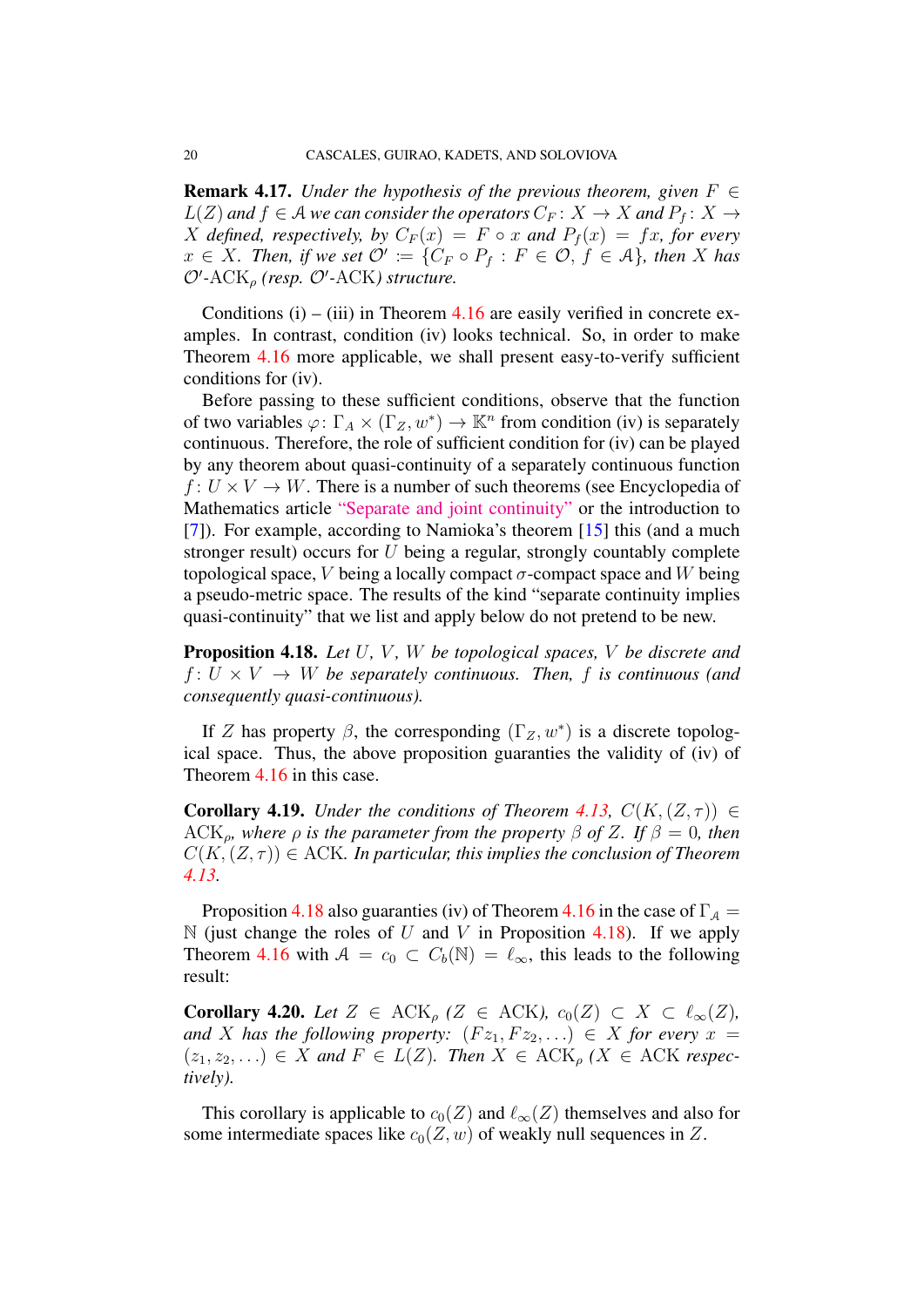<span id="page-21-1"></span>**Proposition 4.21.** *Let* Z *be a Banach space*,  $(\Gamma_A, \tau)$  *be a topological space*,  $\Gamma_Z \subset (B_{Z^*}, w^*)$ , and  $x_k \colon \Gamma_A \to Z$  for  $k \in \{1, 2, \ldots, n\}$  be  $\tau \cdot \sigma(Z, \Gamma_Z)$ *continuous and*  $τ$ - $\|\cdot\|$ -openly fragmented functions. Then, the function  $\varphi\colon (\Gamma_\mathcal{A}, \tau) \times (\Gamma_Z, w^*) \to \mathbb{K}^n$  given by  $\varphi(t, z^*) = (z^*(x_k(t)))_{k=1}^n$  is quasi*continuous.*

*Proof.* Fix  $(t_0, z_0^*) \in \Gamma_A \times \Gamma_Z$ . Let  $U_A \subset \Gamma_A$ ,  $U_Z \subset \Gamma_Z$  be open and w<sup>\*</sup>-open neighborhoods of  $t_0$  and  $z_0^*$  respectively. Set  $U := U_A \times U_Z$ . We have to show that, for a given  $\varepsilon > 0$ , there exist a non-empty open subset  $W_A \subset U_A$  and a non-empty relatively w<sup>\*</sup>-open subset  $W_Z \subset U_Z$  such that for every  $t \in W_A$  and every  $z^* \in W_Z$ 

<span id="page-21-0"></span>
$$
\max_{1 \le k \le n} |z^*(x_k(t)) - z_0^*(x_k(t_0))| < \varepsilon. \tag{4.1}
$$

Fix  $\delta < \varepsilon/4$  and define

$$
V_{\mathcal{A}} \coloneqq \left\{ t \in U_{\mathcal{A}} \colon \max_{1 \leq k \leq n} |z_0^*(x_k(t)) - z_0^*(x_k(t_0))| < \delta \right\}.
$$

The set  $V_A \subset U_A$  is a non-emtpy open neighborhood of  $t_0$  because of the  $\tau$ - $\sigma(Z,\Gamma_Z)$  continuity of  $x_k$  (the map  $z_0^* \circ x_k$  is a K-valued  $\tau$ -continuous function). Applying inductively the definition of openly fragmented function, we define a non-empty open set  $W_A \subset (V_A, \tau)$  in such a way that for all  $k = 1, \ldots, n$  it holds

$$
\text{diam}(x_k(W_A)) < \delta.
$$

Fix a  $t_1 \in W_A$  and define the non-empty relatively w<sup>\*</sup>-open subset  $W_Z \subset$  $U<sub>Z</sub>$  as follows:

$$
W_Z \coloneqq \left\{ z^* \in U_Z \colon \max_{1 \le k \le n} |z^*(x_k(t_1)) - z_0^*(x_k(t_1))| < \delta \right\}.
$$

Let us show, for every  $t \in W_A$  and every  $z^* \in W_Z$ , the validity of inequality [\(4.1\)](#page-21-0):

$$
|z_0^*(x_k(t_0)) - z^*(x_k(t))| \le |z_0^*(x_k(t_0)) - z_0^*(x_k(t))|
$$
  
+  $|z_0^*(x_k(t)) - z_0^*(x_k(t_1))|$   
+  $|z_0^*(x_k(t_1)) - z^*(x_k(t_1))|$   
+  $|z^*(x_k(t_1)) - z^*(x_k(t))|$ .

The first summand in the right-hand side of the previous inequality does not exceed  $\delta$  since  $t \in V_A$ . Accordingly, the second and fourth summands are both bounded by  $\delta$  since  $z_0^*, z^* \in B_{Z^*}$  and  $||x_k(t) - x_k(t_1)|| < \delta$  since  $t, t_1 \in W_A$  and  $\text{diam}(x_k(W_A)) < \delta$ . Finally, the corresponding third summand is bounded by  $\delta$  since  $z^* \in W_Z$ . Therefore,

$$
|z_0^*(x_k(t_0)) - z^*(x_k(t))| \le 4\delta < \varepsilon,
$$

which completes the proof of  $(4.1)$  and that of the proposition.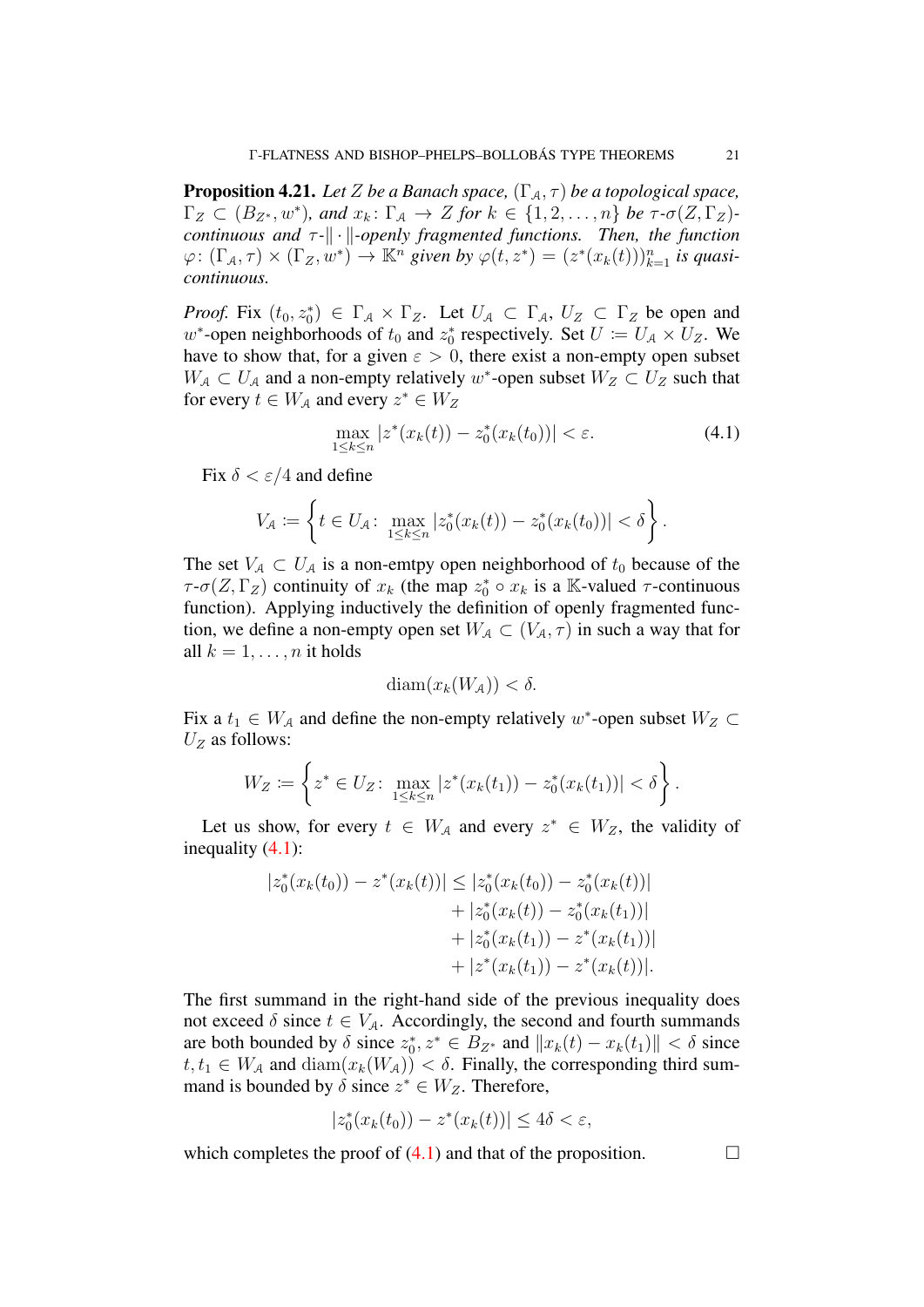As an application of the previous proposition we get the following corollaries which contain as a particular case the space  $C_w(K, Z)$  of Z-valued weakly continuous functions for  $Z \in \text{ACK}_\rho$  (or  $Z \in \text{ACK}$ ).

<span id="page-22-0"></span>**Corollary 4.22.** *Let*  $Z \in \mathcal{O}$ -ACK<sub>*o*</sub> (or  $Z \in \mathcal{O}$ -ACK) and  $A \subset C(K)$ *be a uniform algebra with* K *being the space of multiplicative functionals on* A. Fix  $\Gamma_Z \subset H \subset Z^*$ , where  $\Gamma_Z$  is the 1-norming set given by the *ACK structure of Z. Denote by*  $A_{\sigma(Z,H)}(K, Z)$  *the following subspace of*  $C(K, (Z, \sigma(Z, H)))$ :

$$
\mathcal{A}_{\sigma(Z,H)}(K,Z) = \left\{ f \in Z^K \colon z^* \circ f \in \mathcal{A} \text{ for all } z^* \in H \right\}.
$$

*Let us assume that*

- (i)  $F^*H \subset H$  *for every*  $F \in \mathcal{O}$ .
- (ii)  $(f(K), \sigma(Z, H))$  *is fragmented by the norm for every* f *belonging to*  $\mathcal{A}_{\sigma(Z,H)}(K,Z)$ .

*Then,*  $A_{\sigma(Z,H)}(K, Z) \in \text{ACK}_\rho$  *(resp.*  $A_{\sigma(Z,H)}(K, Z) \in \text{ACK}$ *).* 

*Sketch of the proof:* It relays on the use of Theorem [4.16.](#page-17-1) Let  $\Gamma_A \subset K$ be the corresponding subset from Lemma [4.2.](#page-10-0) Then, restrictions of elements of A to  $\Gamma_A$  form an ACK-subalgebra  $C_b(\Gamma_A)$  isometric to A (that we identify with A) and restrictions of elements of  $A_{\sigma(Z,H)}(K, Z)$  to  $\Gamma_A$ form a subspace  $X \subset C_b(\Gamma_A, (Z, \sigma(Z, H)))$  isometric to  $\mathcal{A}_{\sigma(Z,H)}(K, Z)$ . The conditions (i) and (ii) of Theorem [4.16](#page-17-1) follow from the definition of  $\mathcal{A}_{\sigma(Z,H)}(K, Z)$ . The condition (iii) of Theorem [4.16](#page-17-1) is reduced to the present condition (i). And, finally, the condition (iv) of Theorem [4.16](#page-17-1) is reduced to the present (ii) by using Proposition [4.21.](#page-21-1)

The condition (i) above could be quite demanding, for instance, when  $\mathcal{O} = L(Z)$  in which case H is forced to be  $Z^*$ . However, in all concrete examples that we know of ACK structure, the family  $\mathcal O$  can be taken really small. Thus, for concrete examples of  $Z$ , the condition (i) could be easily satisfied for every election of H.

By using the results from [\[5\]](#page-23-11) it can be shown that condition (ii) above is satisfied for every H whenever  $(Z, w)$  is Lindelöf. Indeed, given f belonging to  $A_{\sigma(Z,H)}(K, Z)$ ,  $f(K) \subset Z$  is  $\sigma(Z, H)$ -compact, thus, it is also Lindelöf. A straightforward application of  $[5,$  $[5,$  Corollary E] ensures that  $(f(K), \sigma(Z, H))$  is norm-fragmented. Hence, in this case, Corollary [4.22](#page-22-0) can be simplified as follows:

**Corollary 4.23.** Let  $Z \in \mathcal{O}$ -ACK<sub>p</sub> (or  $Z \in \mathcal{O}$ -ACK) such that  $(Z, w)$  is *Lindelof and*  $A \subset C(K)$  *be a uniform algebra with* K *being the space of multiplicative functionals on A. Fix*  $\Gamma_Z \subset H \subset Z^*$  *such that*  $F^*H \subset H$ *for every*  $F \in \mathcal{O}$ , where  $\Gamma_Z$  *is the* 1*-norming set given by the ACK structure of* Z. Then,  $A_{\sigma(Z,H)}(K, Z) \in ACK_{\rho}$  (resp.  $A_{\sigma(Z,H)}(K, Z) \in ACK$ ).

Observe that when Z has property  $\beta$ , the set  $\mathcal O$  coincides with the set  ${x<sub>\alpha</sub><sup>*</sup>(·) x<sub>\alpha</sub> : \alpha \in \Lambda}$ . Therefore, in this case,  $F^*H \subset H$  for every H and for every  $F \in \mathcal{O}$ . Thus, we have proved the following corollary.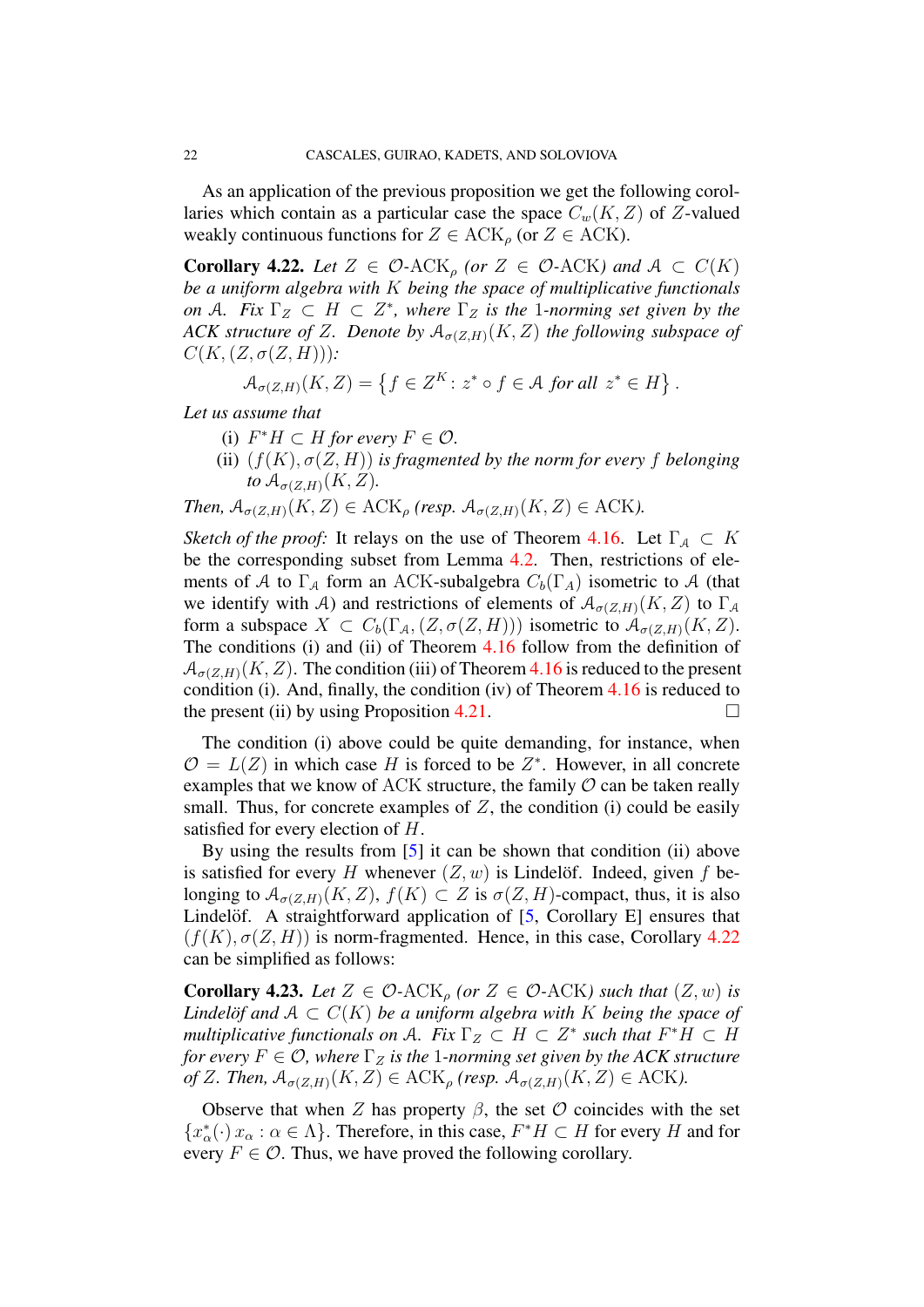**Corollary 4.24.** *Let* Z *be a Banach space with property*  $\beta$  *such that*  $(Z, w)$ *is Lindelöf and*  $A \subset C(K)$  *be a uniform algebra with* K *being the space of multiplicative functionals on A. Fix*  $\Gamma_Z \subset H \subset Z^*$ , where  $\Gamma_Z = \{x^*_\alpha : \alpha \in$  $\Lambda$ *}. Then,*  $\mathcal{A}_{\sigma(Z,H)}(K,Z) \in \text{ACK}_\rho$ .

However, this technique can not fully generalize Theorem [4.13](#page-17-0) by Acosta et al. to the case of vector-valued uniform algebras, since here the Lindelöf property is essential and property  $\beta$  does not imply in general weak Lindelöf. Observe that nevertheless the original statement of Theorem  $4.13$  is covered completely by our Corollary [4.19.](#page-20-1)

#### ACKNOWLEDGEMENTS

The research of first, second and third authors was partially supported by MINECO grant MTM2014-57838-C2-1-P and Fundación Séneca, Región de Murcia grant 19368/PI/14. The research of the third author is done in frames of Ukranian Ministry of Science and Education Research Program 0115U000481. The research of fourth author has been partially performed during her stay in University of Murcia in frames of Erasmus+ program. We thank the referee for his/her suggestions that helped to improve the original manuscript.

#### **REFERENCES**

- <span id="page-23-0"></span>[1] M.D. Acosta, R.M. Aron, D. García, and M. Maestre, *The Bishop-Phelps-Bollobás theorem for operators*, J. Funct. Anal. 254 (2008), no. 11, 2780–2799.
- <span id="page-23-4"></span>[2] M.D. Acosta, J. Becerra Guerrero, D. García, S.K. Kim, and M. Maestre, *Bishop*-*Phelps–Bollobás property for certain spaces of operators*, *J. Math. Anal. Appl.* 414 (2014), No. 2, 532–545.
- <span id="page-23-6"></span>[3] E. Asplund, *Frechet differentiability of convex functions ´* , Acta Math. 121 (1968), 31– 47.
- <span id="page-23-2"></span>[4] R.M. Aron, B. Cascales, and O. Kozhushkina, *The Bishop-Phelps-Bollobas theorem ´ and Asplund operators*, Proc. Amer. Math. Soc. 139 (2011), no. 10, 3553–3560.
- <span id="page-23-11"></span>[5] B. Cascales, I. Namioka, and G. Vera, *The Lindelof property and fragmentability*, Proc. Amer. Math. Soc. 128 (2000), 3301–3309.
- <span id="page-23-9"></span>[6] R. Baire, *Sur les functions des variables reelles*, Ann. Mat. Pura Appl. 3 (1899), 1–122.
- <span id="page-23-10"></span>[7] T. Banakh, *Quasicontinuous and separately continuous functions with values in Maslyuchenko spaces*, [arXiv:1506.01661v4 \[math.GN\].](http://arxiv.org/pdf/1506.01661.pdf)
- <span id="page-23-1"></span>[8] B. Bollobás, An extension to the theorem of Bishop and Phelps, Bull. London Math. Soc. 2 (1970), 181–182.
- <span id="page-23-3"></span>[9] B. Cascales, A.J. Guirao, and V. Kadets, *A Bishop–Phelps–Bollobas type theorem for ´ uniform algebras*, Advances in Mathematics 240 (2013), 370–382.
- [10] B. Cascales, I. Namioka, and J. Orihuela, *The Lindelof property in Banach spaces*, Studia Mathematica 150 (2003), 165–192.
- <span id="page-23-7"></span>[11] J. Diestel and J.J. Uhl, *Vector measures*, American Mathematical Society, Providence, R.I., 1977.
- <span id="page-23-5"></span>[12] M. Fabian, P. Habala, P. Hajek, V. Montesinos, and V. Zizler, ´ *Banach space theory. The basis for linear and nonlinear analysis*, CMS Books in Mathematics/Ouvrages de Mathématiques de la SMC, Springer, New York, 2011.
- <span id="page-23-8"></span>[13] S. Kempisty, *Sur les fonctions quasi-continues*, Fund. Math. 19 (1932), 184–197.